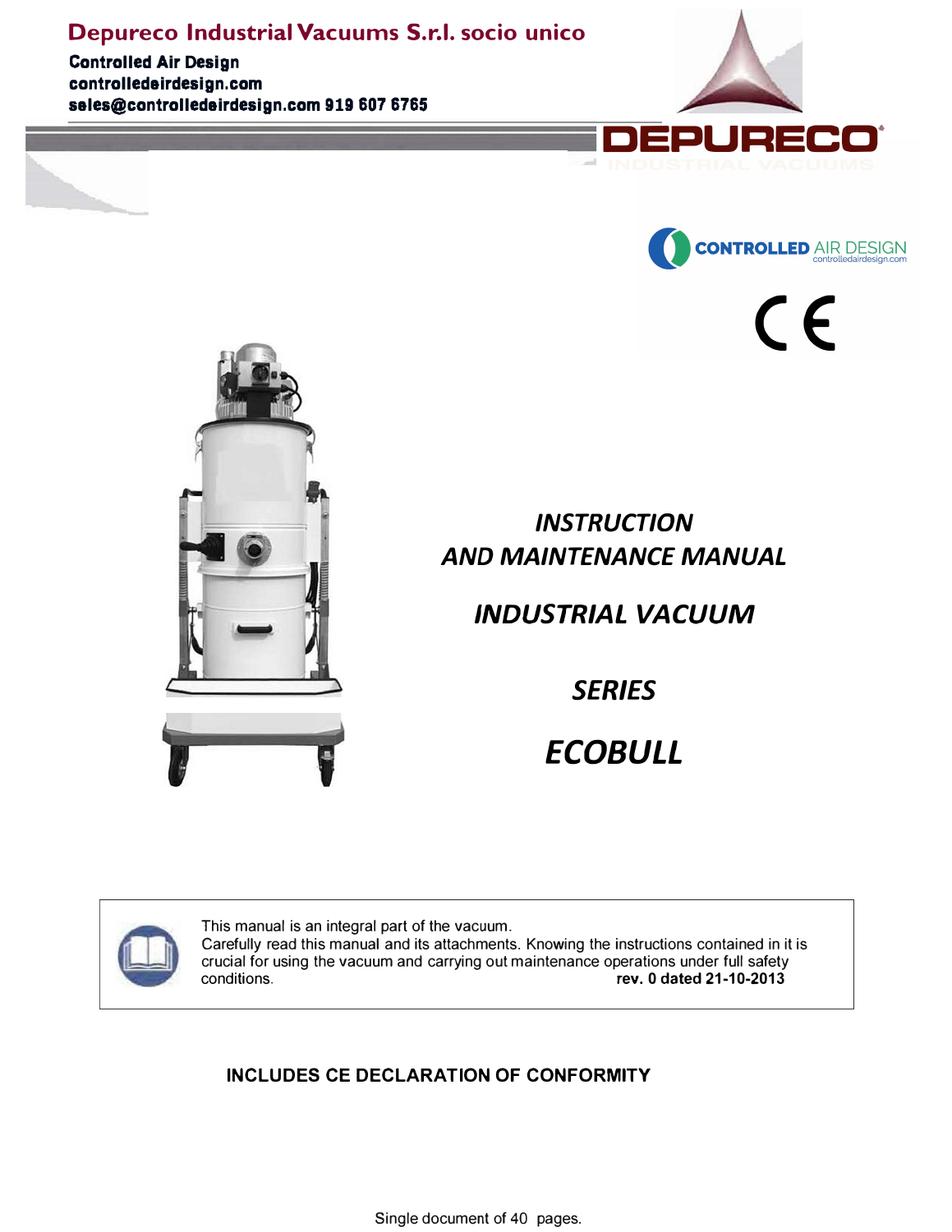

# *EcoBULL*

**USE AND MAINTENANCE MANUAL**

### *CE DECLARATION OF CONFORMITY*

(for machines not included in Annex IV)



*The Manufacturer* 

**DEPURECO INDUSTRIAL VACUUMS S.r.l.** - Via Perosi, 3 - 10040 Volvera (TO) - ITALY tel. +39 011 98 59 117 - fax +39 011 98 59 326 - e-mail depureco@depureco.com www.depureco.com - Tax Id and VAT No. 02258610357

> *declares*  under its own responsibility that the vacuum model described in this manual

| Space for the application of the identification data label |
|------------------------------------------------------------|
| Year of manufacture:<br>O                                  |

to which this declaration refers, complies with the essential safety requirements of the Machinery Directive 2006/42/CE, Directive 2004/108/CE concerning electromagnetic compatibility and Directive 2006/95/CE concerning low voltage.

The Standards taken as reference for the design, manufacture and the implementation of vacuum tests, are listed in the technical file available at DEPURECO S.r.l.

This declaration shall no longer be valid in the event of changes to the vacuum made without the Manufacturer's authorisation.

 $\overline{6}$ 

Turin, 5 August 2014 **Legal Representative**  (*Marco DEVINCENTIS*) [*original signed document*]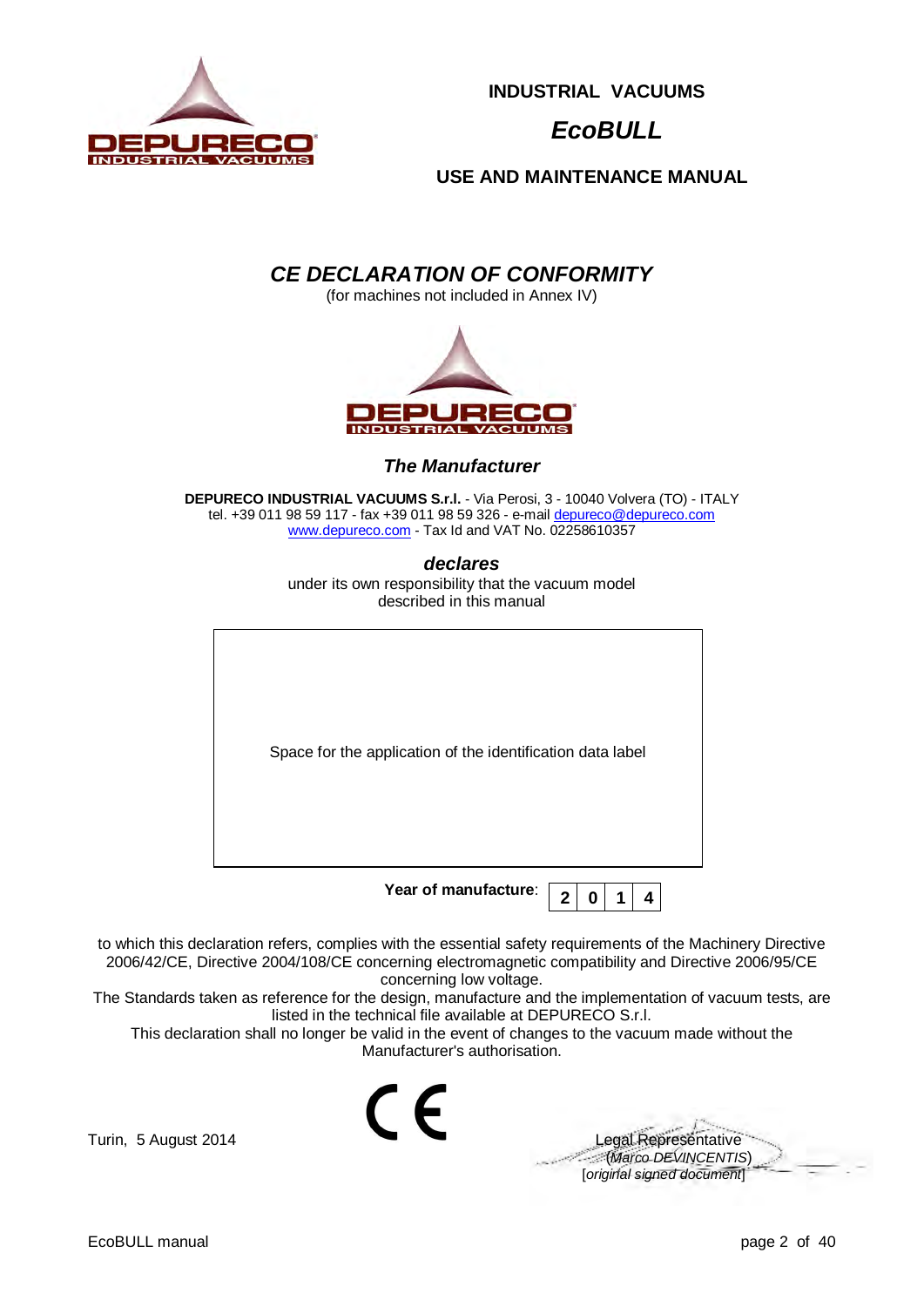

### **EcoBULL**

USE AND MAINTENANCE MANUAL

### **Summary**

| 1.1  |  |
|------|--|
| 1.2  |  |
| 1.3  |  |
| 1.4  |  |
| 1.5  |  |
| 1.6  |  |
| 1.7  |  |
| 1.8  |  |
| 1.9  |  |
| 1.10 |  |
|      |  |
| 2.1  |  |
| 2.2  |  |
| 2.3  |  |
| 2.4  |  |
| 2.5  |  |
|      |  |
| 3.1  |  |
| 3.2  |  |
| 3.3  |  |
|      |  |
| 4.1  |  |
| 4.2  |  |
| 4.3  |  |
| 4.4  |  |
| 4.5  |  |
|      |  |
| 5.1  |  |
| 5.2  |  |
| 5.3  |  |
| 5.4  |  |
| 5.5  |  |
| 5.6  |  |
| 5.7  |  |

#### **IMPORTANT** - The DEPURECO name and logo used in this document refer to and are property of DEPURECO INDUSTRIAL VACUUMS S.r.I.

This document is the exclusive property of DEPURECO S.r.l. Therefore it may not be reproduced either partially or totally by any means (graphic, computer, etc.), without the Company's authorisation.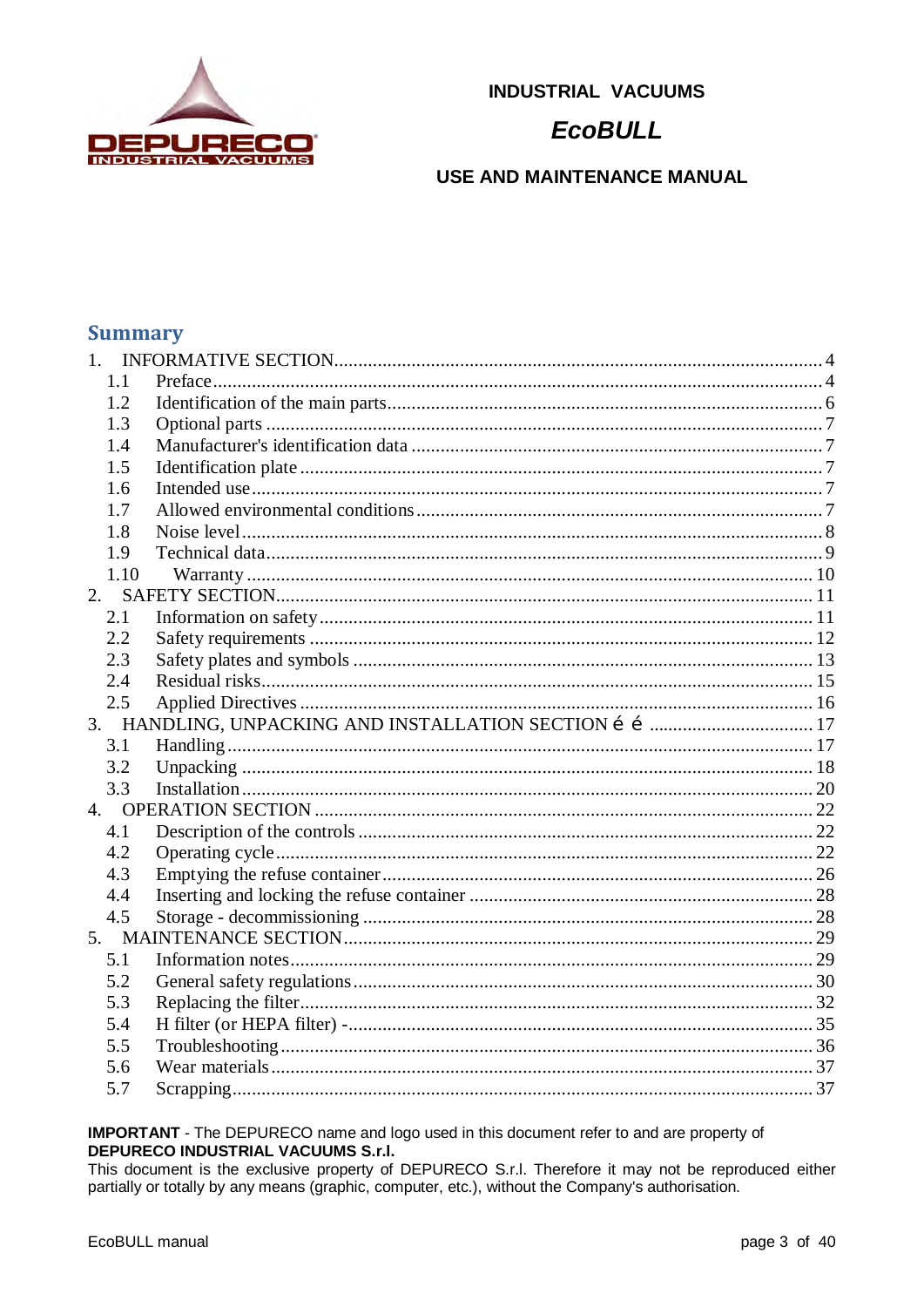

# *EcoBULL*

**USE AND MAINTENANCE MANUAL**

### **1. INFORMATIVE SECTION**

#### **1.1 Preface**

Dear Customer

We thank you for having chosen DEPURECO and congratulations for choosing an EcoBull series DEPURECO vacuum.

We have prepared this manual to allow you to fully appreciate the qualities of this machine.

We recommend reading it carefully before using it for the first time.

It includes information, recommendations and important warnings concerning the use of the vacuum, which will help fully exploiting the technical properties of your machine.

We recommend reading carefully the messages, warnings and indications preceded by the following symbols:



**for personal safety;** 



**for vacuum integrity;**



**for environmental protection.** 

This document has been designed for extracting dust and processing residues.

The vacuumed material tends to settle at the bottom of the container as a result of the deflector placed immediately at the entrance to the filter chamber; finer dust particles are transported by the air flow and are deposited on the surface of the filter placed above the container. This manual describes the following models:

#### **EcoBULL**

The vacuum can be equipped with the following filters:

EcoBull

- **class M filter cod. P11718**
- **Teflon filter class M cod. P11719**
- **HEPA filter H14-U15 cod. P09868**

This manual provides all the necessary information for the use and maintenance of your vacuum.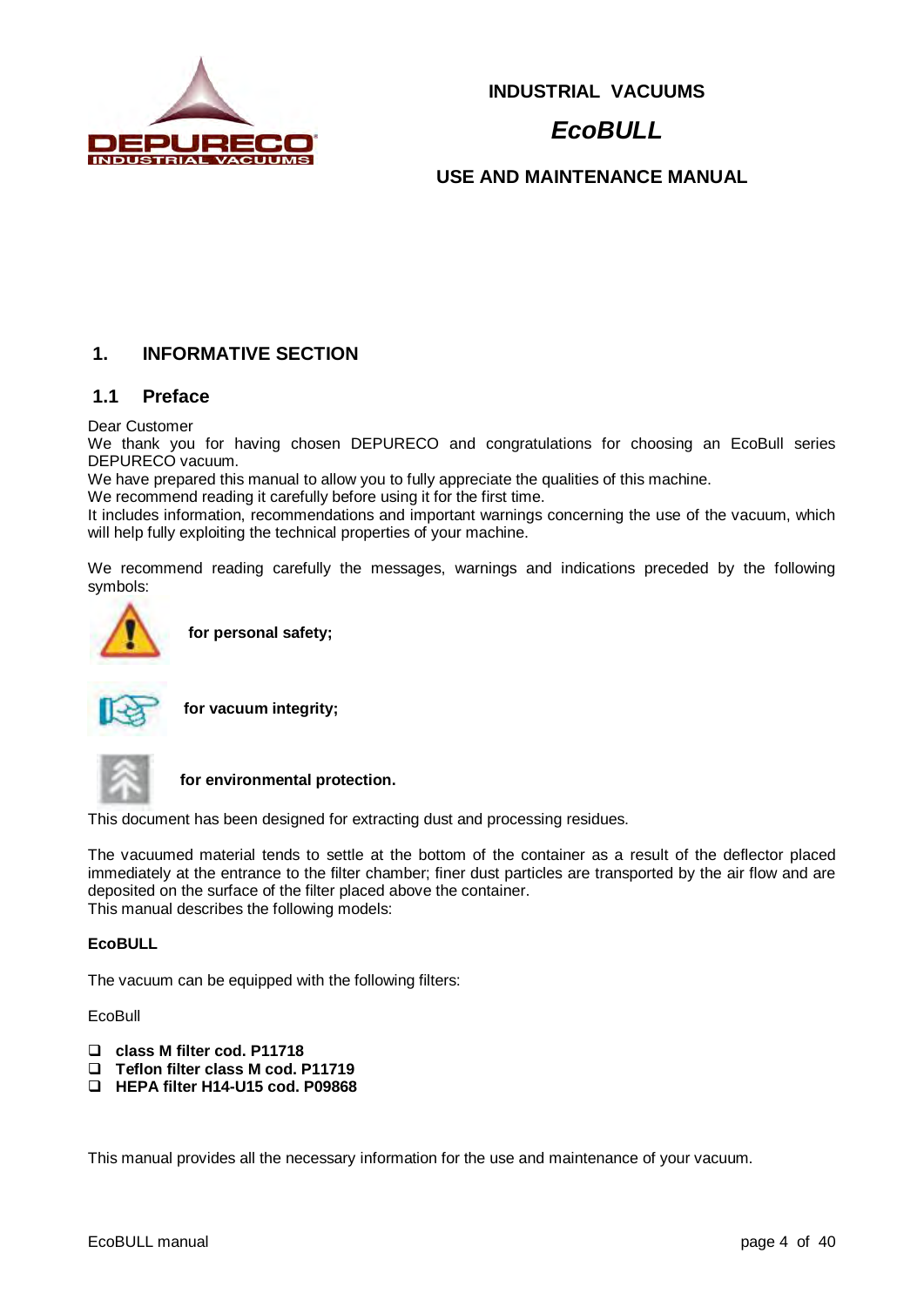

### *EcoBULL*

#### **USE AND MAINTENANCE MANUAL**

This specific model has undergone strict testing to ensure maximum reliability. Its operation and durability will depend on proper use and maintenance.

This manual is integral part of the vacuum and must accompany it at all times, until its demolition. In the event it is lost or damaged, you can request another copy from DEPURECO INDUSTRIAL VACUUMS S.r.l. (hereafter simply called DEPURECO).

The technical information contained in this manual is exclusive property of DEPURECO and must be considered confidential.

Reproduction, even partial, of graphics, text and illustrations is prohibited by law.

Some details shown in the figures in this manual can differ from those on your vacuum; this is because some components can be removed to ensure maximum clarity.

For easier consultation, this manual is divided into sections that are identified by a specific graphic symbol. The topics covered in this manual are those expressly required by Machinery Directive 2006/42/CE and the technical data are taken from the technical file archived at DEPURECO.

In compliance with Regulation 1907/2006/EC (REACH), DEPURECO declares that its products do not contain any *Substances of Very High Concern* (SVHC) included in the Candidate List.

This manual must be kept in a place that can be easily accessed by the personnel in charge of running and maintaining the vacuum.

Any dispute will be heard by the Court of Turin (Italy).



**This manual must accompany the vacuum even in the event it is sold!**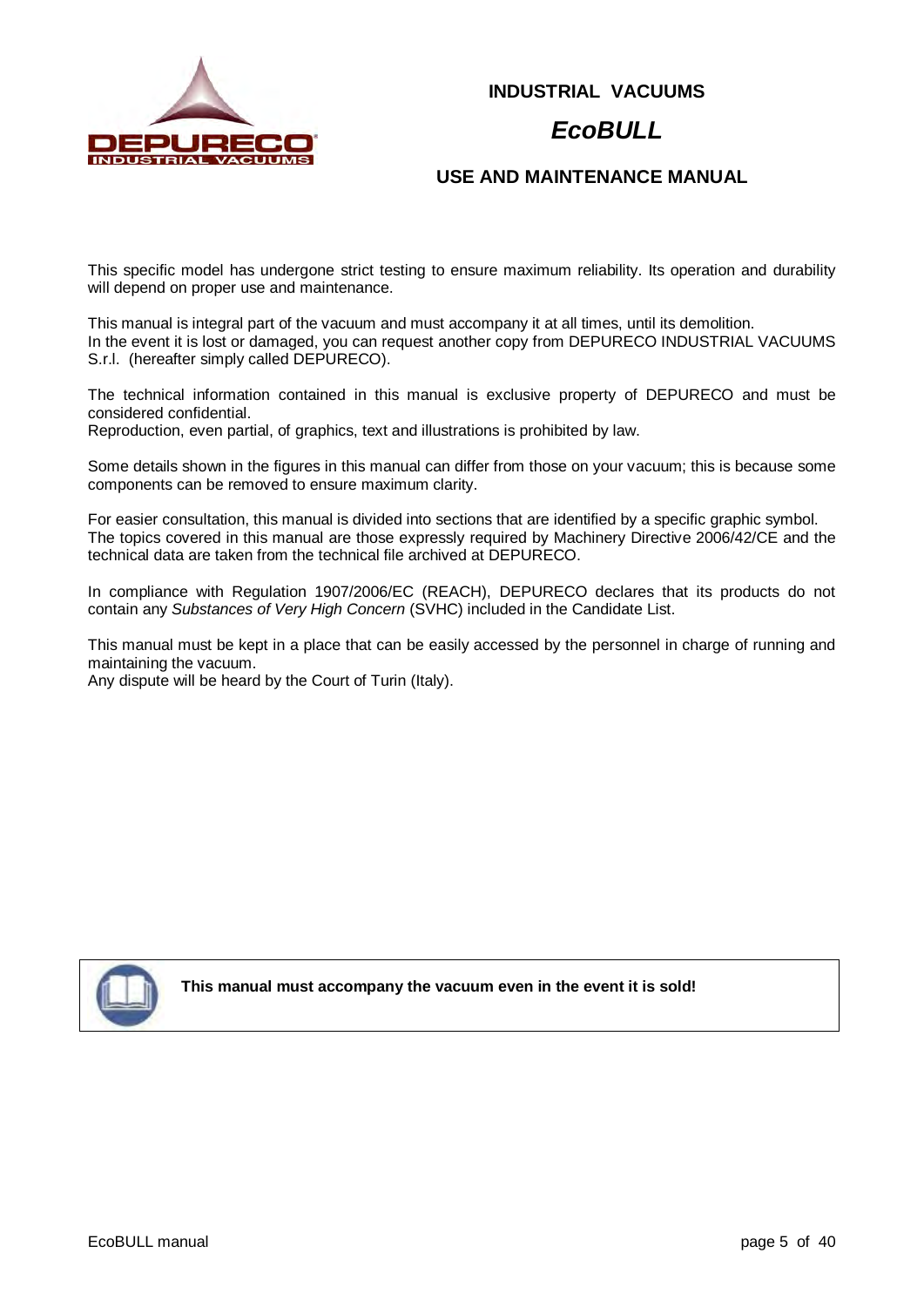

# *EcoBULL*

**USE AND MAINTENANCE MANUAL**

### **1.2 Identification of the main parts**



- 1. on/off commands
- 2. grip for handling
- 3. filter chamber
- 4. filter shaking lever
- 5. suction nozzle
- 6. collection container for vacuumed material
- 7. container release lever
- 8. accessory holder
- 9. blower (EcoBull only)
- 10. negative pressure indicator (EcoBull only)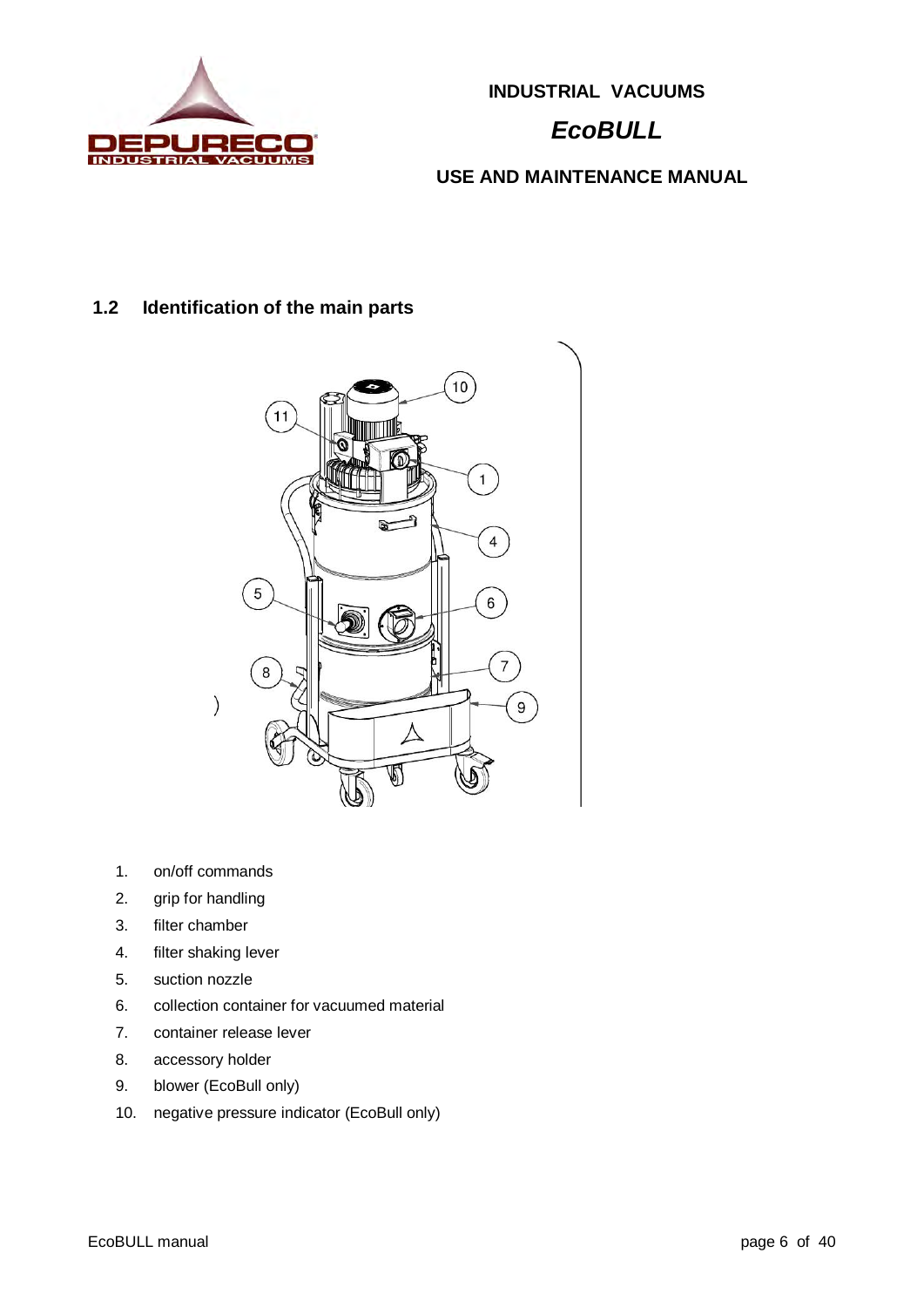

# *EcoBULL*

#### **USE AND MAINTENANCE MANUAL**

#### **1.3 Optional parts**

DEPURECO provides a wide range of optional accessories, according to the application of the vacuum.

#### **1.4 Manufacturer's identification data**

#### **DEPURECO INDUSTRIAL VACUUMS S.r.l.**

in the USA: tel. 919 607 6765

e-mail: sales@controlledairdesign.com website: www.controlledairdesign.com

#### **1.5 Identification plate**

The data on the vacuum identification plate must be referred to in any communication with the manufacturer or the dealer.

| <b>DEPURECO S.r.l.</b> |    |     | MADE IN ITALY | Via Perosi, 3 - 10040 Volvera (TO)<br>tel. 011 98 59 117 - fax 011 98 59 326 |
|------------------------|----|-----|---------------|------------------------------------------------------------------------------|
| Mod.                   |    |     | Volt          |                                                                              |
| Serial N°              | kW | Amp | Hz            |                                                                              |
| Dust class             | IP | Кq  | Year          |                                                                              |

#### **1.6 Intended use**

This model has been designed, manufactured and protected solely for professional industrial extraction of non-flammable and non-toxic wet and/or dry dust and shavings. Any other use is considered **IMPROPER**.

#### **1.7 Allowed environmental conditions**

To ensure proper operation, the vacuum must be protected from weather agents (Rain, hail, snow, fog, suspended powders, etc.) at a room temperature ranging between 5 and 45 °C and a humidity below 70%. The work environment must be clean, suitably lit and must not give rise to potentially explosive atmosphere.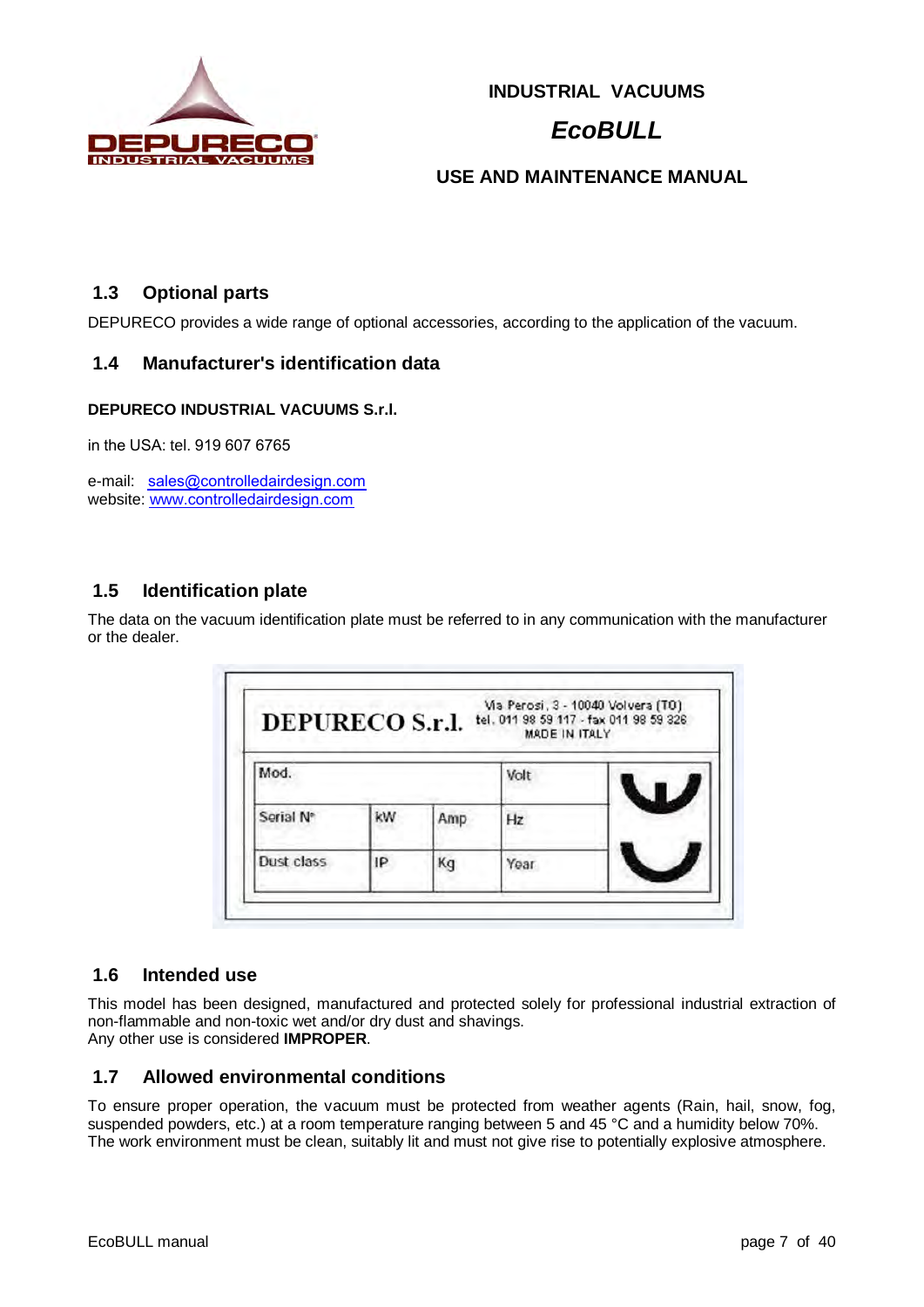

# *EcoBULL*

### **USE AND MAINTENANCE MANUAL**

#### **1.8 Noise level**

Photometric tests carried out on these specific models have shown a sound pressure level of

**ECOBULL 76 dB(A) ECOBULL ATEX 70 dB(A)** 



#### **Attention!**

**For sound pressure levels above 85 dB(A), exposed workers must wear suitable personal protective equipment (PPE), such as type-approved individual hearing protection.** 



**Under these conditions, workers must be provided with adequate training and information on risks arising from noise exposure.**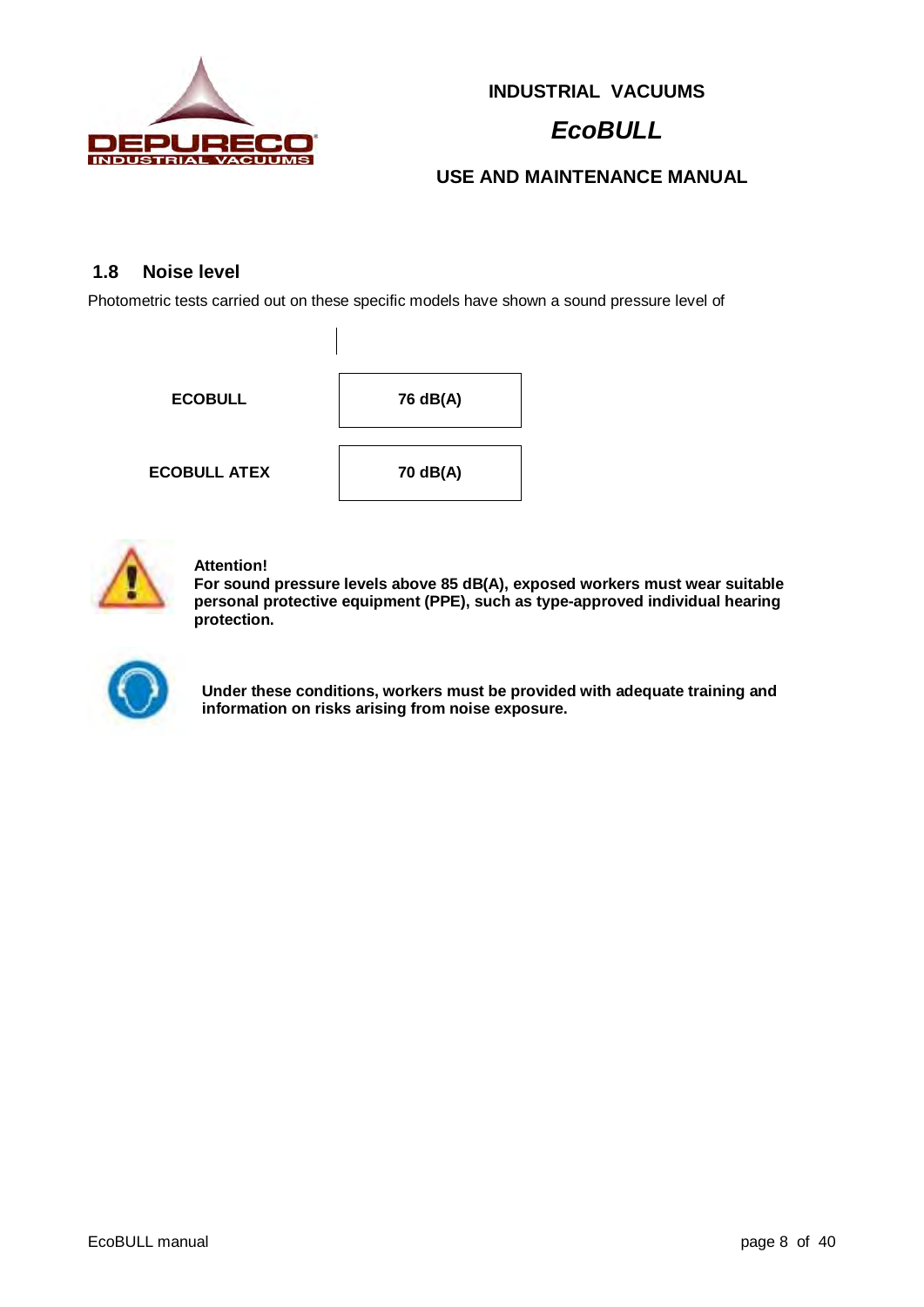

# *EcoBULL*

**USE AND MAINTENANCE MANUAL**

### **1.9 Technical data**

| <b>Feature</b>                   | Unit<br><b>EcoBULL</b><br>Οf<br><b>Measure</b> |            | <b>EcoBULL</b><br><b>ATEX</b> |           |       |  |
|----------------------------------|------------------------------------------------|------------|-------------------------------|-----------|-------|--|
|                                  |                                                | 651        | 1001                          | 65        | 100 l |  |
| Weight*                          | [Kg]                                           | 71         | 74                            | 71        | 74    |  |
| <b>Overall dimensions*</b> wxd   | [cm]                                           | 80x65      |                               | 80x65     |       |  |
| <b>Overall dimensions*</b> h     | [cm]                                           | 155        | 170                           | 155       | 170   |  |
| <b>Supply voltage</b>            | [V]                                            | 220 / 400  |                               | 220 / 400 |       |  |
| <b>Power</b>                     | $KW - HP$                                      | 3/4        |                               |           | 2.2/3 |  |
| <b>Maximum negative pressure</b> | [mm $H_2O$ ]                                   | 3,000      |                               |           | 2,000 |  |
| Air flow rate                    | [M3/H]                                         | 320<br>280 |                               |           |       |  |
| <b>M</b> filter surface          | $\text{[m}^2\text{]}$                          | 2.4<br>2.4 |                               |           |       |  |
| <b>H</b> filter surface          | $\lceil m^2 \rceil$                            | 2.1        |                               | 2.1       |       |  |
| Noise level                      | [dB-A]                                         | 70         |                               | 76        |       |  |
| <b>Container capacity</b>        | $[1]$                                          | 65         | 100                           | 65        | 100   |  |
| Vacuum inlet diameter            | [mm]                                           |            | 70                            |           | 70    |  |

(\*) weight without packaging - packaging weight = 18 Kg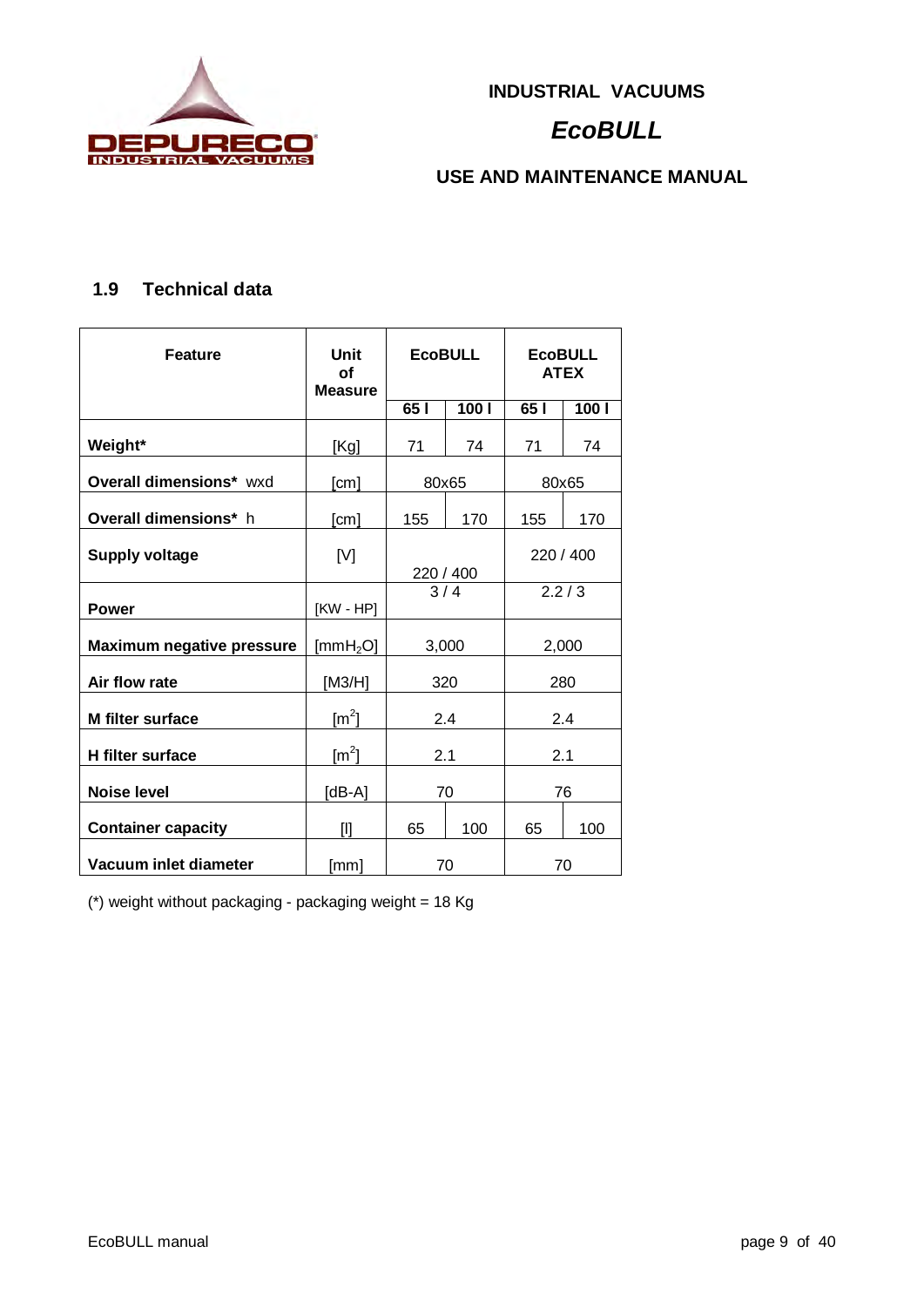

### *EcoBULL*

#### **USE AND MAINTENANCE MANUAL**

#### **1.10 Warranty**

DEPURECO guarantees this model for 12 months from the date of purchase indicated in the receipt upon delivery of the product.

The warranty is null and void in the event that the vacuum is repaired by unauthorised third parties, equipment, accessories or components not supplied or not authorised by DEPURECO are used or the serial number is removed (during the warranty period).

During the warranty period, DEPURECO undertakes to repair or replace free of charge parts and components, which prove to have manufacturing defects.

Repairs are made solely at our premises or in specific Service centres and must be delivered ex works (transport costs are charged to the purchaser, unless otherwise agreed upon).

The warranty does not cover cleaning of operating elements.

The purchase receipt must be shown to the authorised technical personnel carrying out the repair and must accompany the vacuum during its shipment.

Defects that are not evidently due to materials or manufacturing will be examined solely at our premises or at a specific Technical Service Centre.

Should the complaint be unjustified, all repair and/or replacement expenses shall be charged to the purchaser.

The following are excluded from the warranty: accidental damage due to transport, negligence, abnormal use, improper use, non-compliance with the instructions contained in this booklet or arising from phenomena that do not depend on normal use/operation of the vacuum.

DEPURECO shall not be held liable for any injuries to persons or damage to objects caused by misuse or improper use of the vacuum.

Any dispute will be heard by the Court of Turin (Italy).



**To benefit from the warranty, photocopy the form in the last page of this manual, fill it in (possibly in block capital letters) and fax it to DEPURECO at +39 011 9859 326**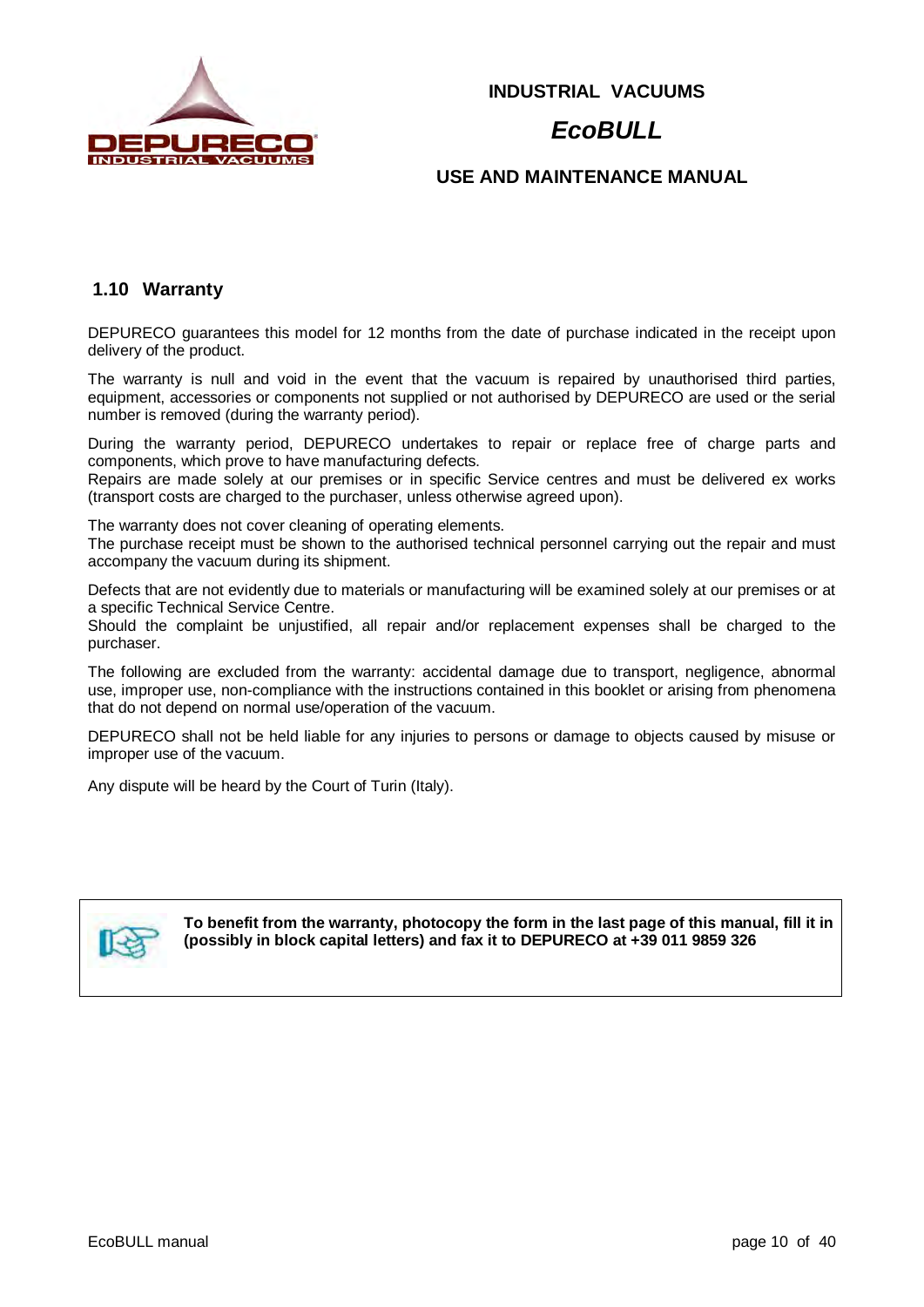

# *EcoBULL*

#### **USE AND MAINTENANCE MANUAL**



**2. SAFETY SECTION**

#### **2.1 Information on safety**

In compliance with Italian Legislative Decree 81/08 and subsequent additions and amendments, the Safety Manager is obliged to educate, inform and train workers on the risks related to the use of the vacuum, in order for them to be able to protect their own and others' safety.

Failure to comply with basic safety standards and precautions can cause accidents during use, maintenance and repairs of the vacuum. Accidents can frequently be avoided by recognising potentially hazardous situations before they occur. Adequate training is crucial to this end.

DEPURECO shall not be held liable for accidents or damage due to the improper use of the vacuum by untrained personnel or to failure to comply, even partially, with the occupational safety standards and intervention procedures contained in this manual.

Safety warnings and precautions are indicated in this manual as well as on the product itself. Operators must pay special attention to these hazard warnings to prevent accidents with serious consequences for themselves and other people.

Safety messages are emphasised by the following symbol:



#### **Attention!**

**Failure to comply with these messages can cause injuries to the operator.** 



**Attention! Failure to comply with these messages can cause damage to the vacuum.**



**Attention! Failure to comply with these messages can cause damage to the environment.** 

DEPURECO designs and manufactures its equipment and accessories with care, identifying and compensating possible risks related to their use. In the event that equipment, procedures, work methods or techniques not expressly provided for by DEPURECO are used, it is crucial to ensure beforehand that there are no dangers for oneself and the others, notwithstanding that DEPURECO shall not be held liable.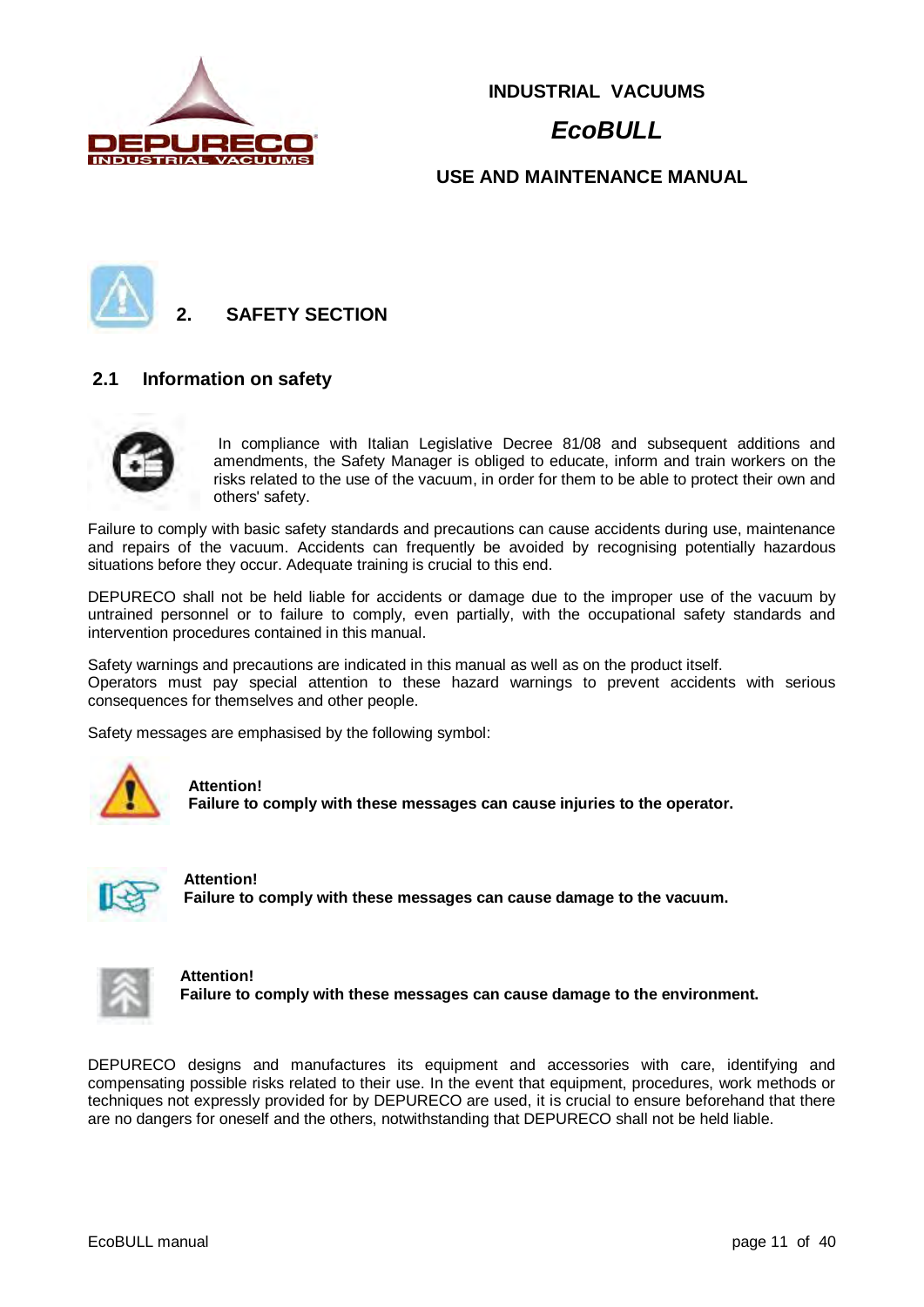

# *EcoBULL*

### **USE AND MAINTENANCE MANUAL**



#### **2.2 Safety requirements**



#### **Attention!**

**The indications below are important to prevent hazards that can occur while operating the vacuum. However, they cannot replace the expertise and common sense of the operators as an overall framework for accident prevention.** 

**Every section lists further safety requirements specific for the various operations.**

#### **CAUTION!**

- This vacuum can only be used by adequately trained adults.
- This vacuum is suitable for industrial use, such as: factories, warehouses, workshops.
- The equipment must be electrically connected to a mains equipped with efficient earthing.
- This vacuum is not intended to be used in corrosive or explosive environments.
- Keep the vacuum clear from foreign bodies, such as debris, oil, tools and other objects that could damage its operation and cause injuries.
- Avoid using flammable or toxic solvents, such as petrol, benzene, ether and alcohol for cleaning operations.
- Avoid prolonged contact with solvents and inhaling their vapours.
- Avoid using it in the proximity of naked flames or heat sources; ensure suitable ventilation.
- Do not, under any circumstance, use the vacuum without a filter.
- Do not vacuum lit cigarette butts: they could ignite the filter.
- Do not vacuum petrol or flammable liquids in general.
- Ensure that all the guards and protection devices are in place and that all the safety devices are properly installed and efficient.
- Do not wear loose or baggy clothing, such as ties, scarves, ripped clothes that could get easily caught or trapped in the vacuum.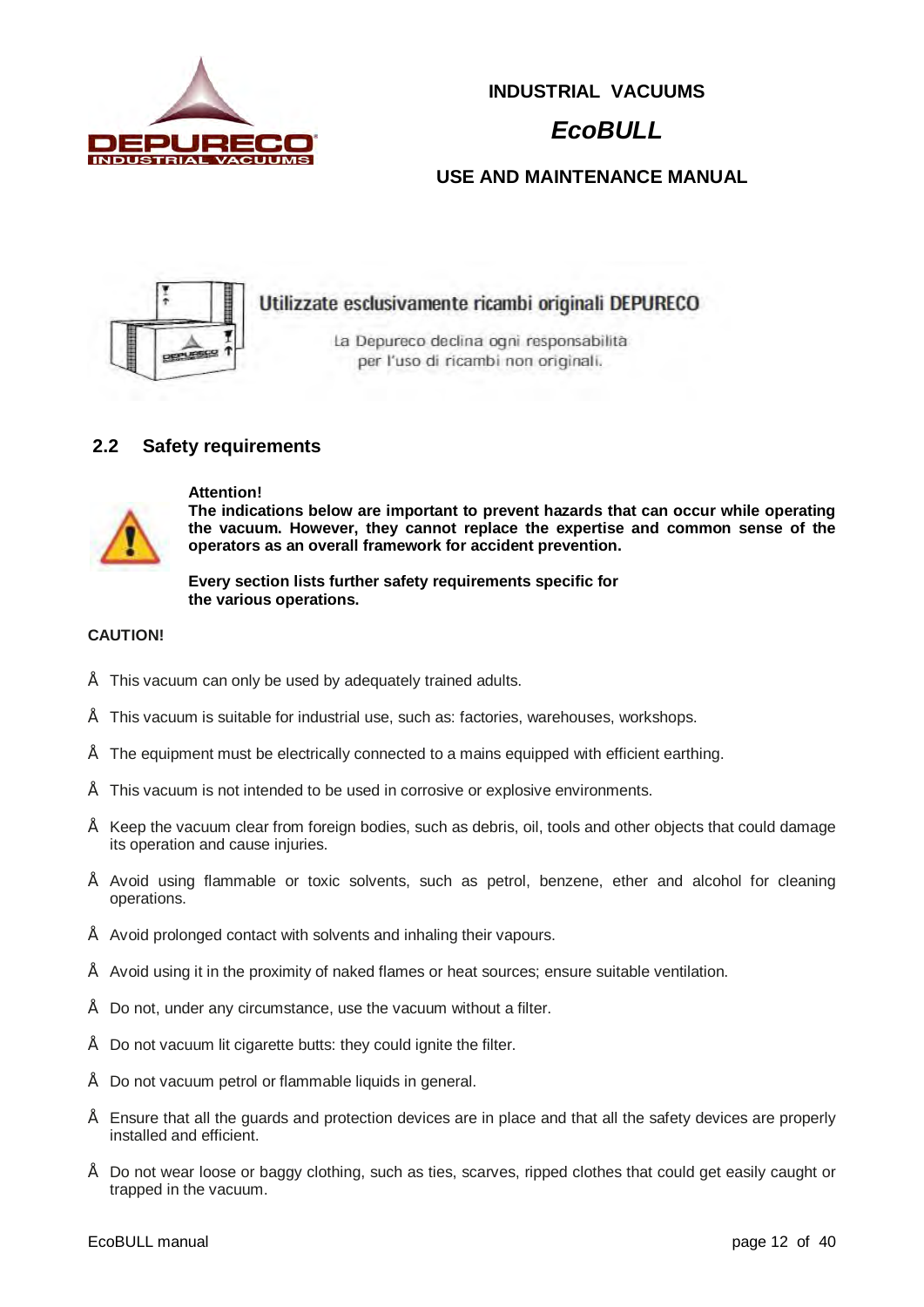

### *EcoBULL*

### **USE AND MAINTENANCE MANUAL**

- Do not open the refuse collection container while the vacuum is operating.
- Never put your hands inside the container's positioning guides: movement of the lifting handle can cause crushing of the fingers.
- Extensions, press-fit plugs and adapters are prohibited.
- Do not climb on the vacuum.
- Do not touch electric wires, switches, buttons, etc., with wet hands.
- Periodically verify the integrity of the power cord.
- When using the industrial vacuum, some components (motor terminal box, motor body in particular) can reach high temperatures.
- During the operations to restore original work conditions, the personnel in charge must ensure at the end of the procedure, normal operating and safety conditions of the vacuum and, in particular, of the safety devices and protective guards involved in the operation.
- In the event that the Customer installs a tool not supplied by DEPURECO on the vacuum, it is essential to verify that the safety requirements of Machinery Directive 2006/42/CE are met, notwithstanding that DEPURECO shall not be held liable for problems caused by the use of that part.
- Structural damage, alterations or improper repairs can modify the protective capacity of the vacuum, thereby nullifying this certification and releasing DEPURECO from any liability.
- This manual must always be kept at hand for consultation on the operating cycle and for clarifying any doubts.
- In the event it is lost or damaged, request another copy from DEPURECO.



**Attention!** 

**This vacuum can contain harmful dust. Emptying and maintenance procedures, including the disposal of the dust collection containers, must be carried out only by specialised personnel wearing suitable personal protective equipment.** 

**Do not activate without a complete filtering system.** 

#### **2.3 Safety plates and symbols**

Plates with safety symbols and messages are applied to the vacuum and its packaging. These pages show their precise location and the nature of the hazard.

#### **Attention!**

**Ensure that all safety messages are perfectly legible. Clean them with a cloth, water and soap. Do not use solvents, naphtha or petrol.**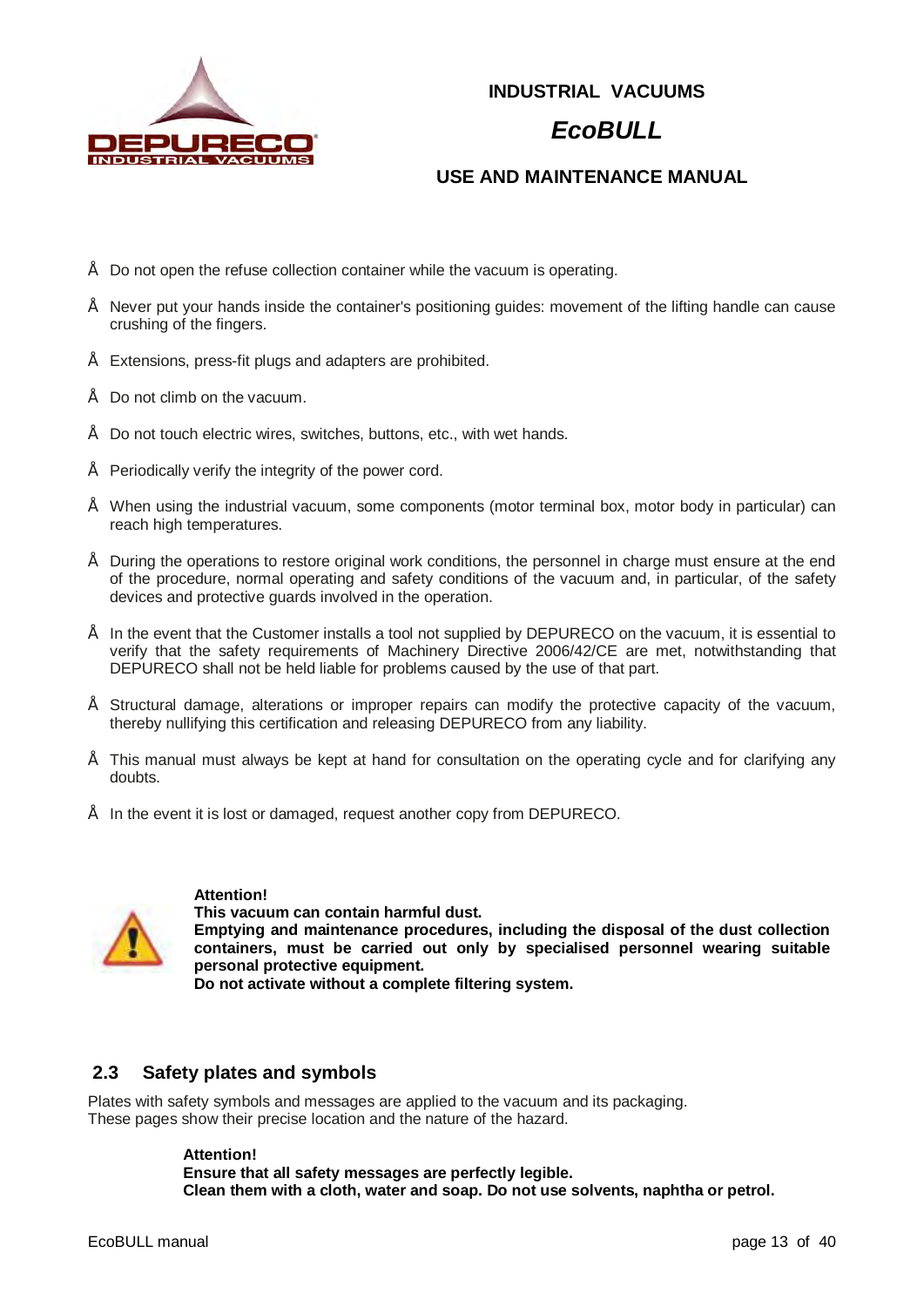

# *EcoBULL*

**USE AND MAINTENANCE MANUAL**



**Replace damaged plates requesting them from DEPURECO. In the event that a plate is located on a piece that is replaced, ensure that a new plate is affixed to the new piece.**



#### **Attention!**



**Upper limb crushing hazard while inserting and locking the refuse container in place under the vacuum.** 

**Never place your hands between the vacuum and the refuse container while inserting and locking the refuse container in place under the vacuum.** 

**Lock the container in place by means of the dedicated lever, using BOTH HANDS.** 



In case of doubt, do not interpret! Call immediately your dealer!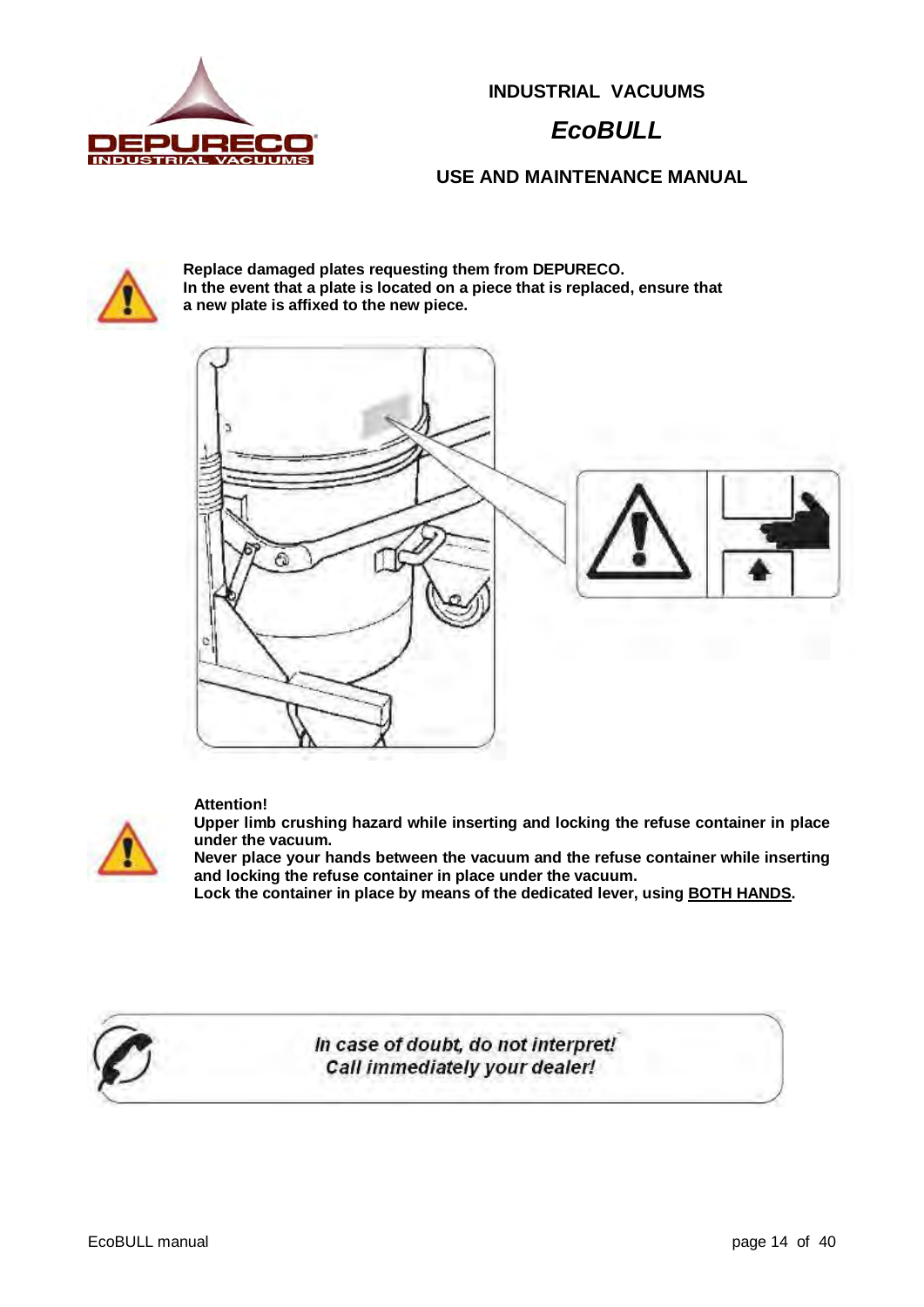

# *EcoBULL*

**USE AND MAINTENANCE MANUAL**





#### **Attention!**

**Carefully read this use and maintenance manual before using the vacuum or carrying out maintenance interventions.** 



#### **Attention!**

**Carefully read the instructions on the packaging before handling and unpacking the vacuum.** 

#### **2.4 Residual risks**

DEPURECO recommends complying with the instructions, procedures and recommendations in this manual and with the safety standards in force. DEPURECO also recommends using suitable personal protective equipment as well as the protection devices integrated in the vacuum.

The residual risks analysed on the vacuum and/or its components can be:

#### **Electrical risks during maintenance on live parts**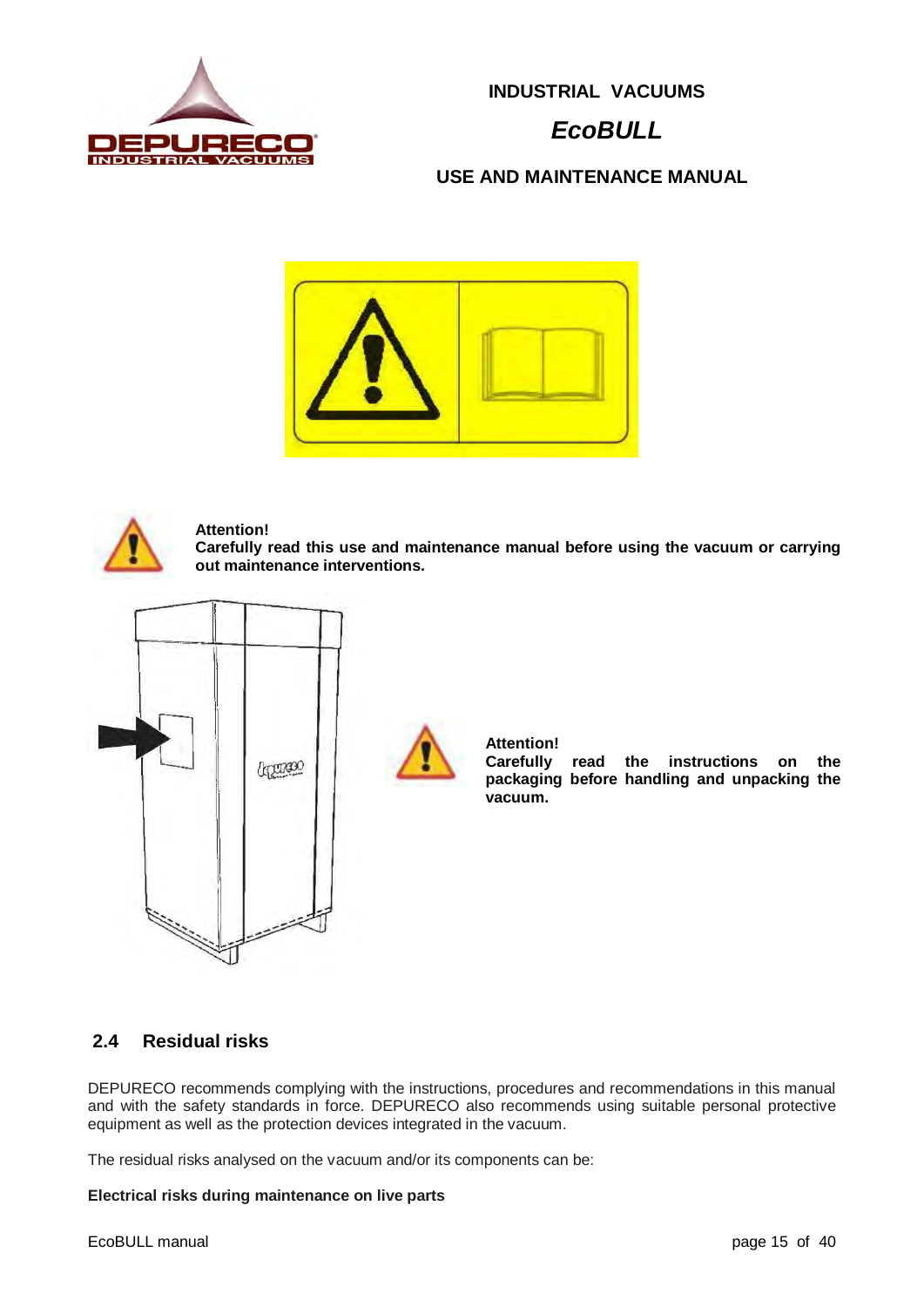

### *EcoBULL*

#### **USE AND MAINTENANCE MANUAL**

Pursuant to Italian Legislative Decree 81/08 . articles from 80 to 87 . it is prohibited to operate on live parts, notwithstanding the exceptions set forth by said Legislative Decree.

#### **Risk of improper use in presence of liquid, explosive and flammable substances**

The vacuum must not be used in environments containing liquid substances or liquids that can evaporate at room temperature, flammable powders and gas.

#### **Risks related to operation in humid environments**

Comply with the limitations indicated in this manual, in section 1.5 % allowed environmental conditions+

#### **Risk of crushing the upper limbs.**

A safety pictogram on the vacuum warns about this hazard.

#### **Risks of misinterpretation of safety pictograms**

With reference to risk analysis and identification, DEPURECO has installed hazard labels on the vacuum, in compliance with the standard concerning graphic symbols.

The user must immediately replace any safety plate made illegible due to wear or damage.



### **Attention!**

**It is strictly prohibited to remove the safety plates from the vacuum and/or its components and packaging.** 

**DEPURECO shall not be held liable for the vacuum's safety in the event of failure to comply with this prohibition.** 

### **2.5 Applied Directives**

The following Directives apply to the vacuum described in this manual:

- 2006/42/CE Machinery Directive
- 2004/108/CE Electromagnetic Compatibility Directive
- 2006/95/CE Low voltage directive.

Reference standards, including their binding requirements, are managed through the DEPURECO Quality and Environmental Management System.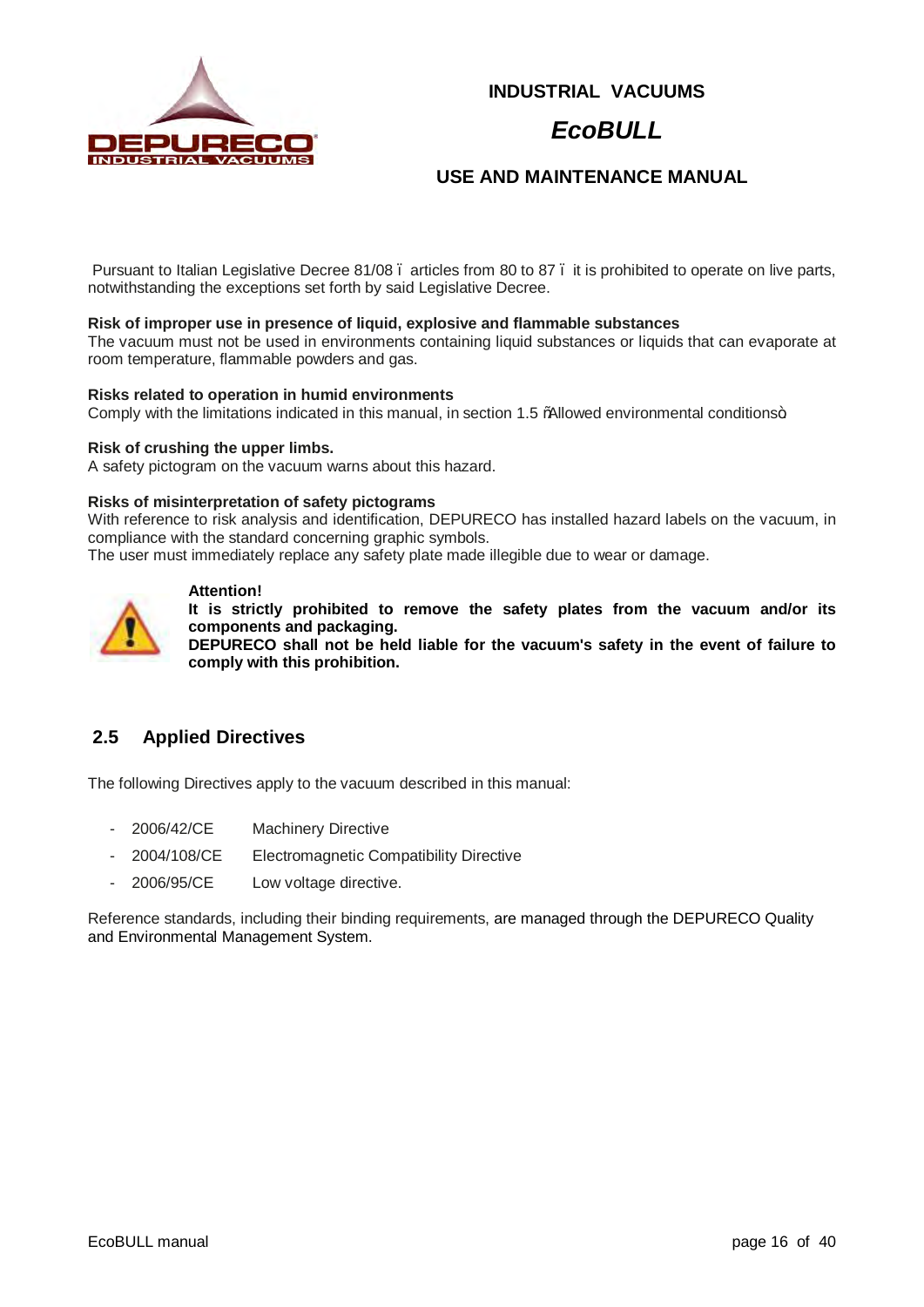

# *EcoBULL*

### **USE AND MAINTENANCE MANUAL**

### **3. HANDLING, UNPACKING AND INSTALLATION SECTION**

#### **3.1 Handling**



#### **Attention!**

**The instructions for transporting and unpacking the vacuum correctly are shown also on the packaging.** 

**The instructions below also include the operations to be carried out in the event that the vacuum must be packed or unpacked again for subsequent transport.** 

**Dimensions of the packed vacuum:** 





The vacuum must be lifted and handled only using a forklift whose load bearing capacity is suited to the weight.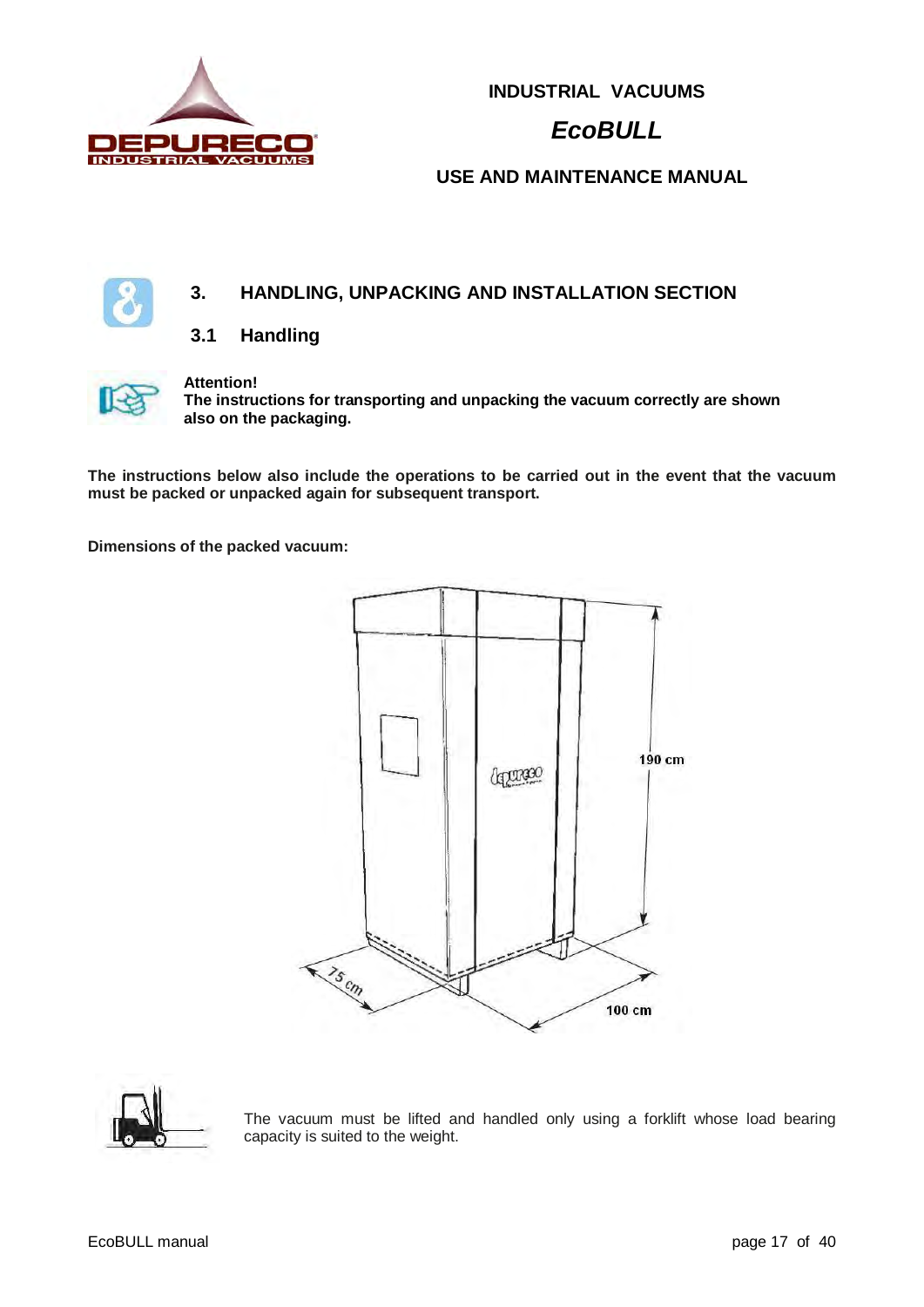

# *EcoBULL*

**USE AND MAINTENANCE MANUAL**

When using a forklift, lift the load 200 mm off the ground and swing backwards.

Always keep the height of the working environment in mind when lifting loads.

Before starting any movement, ensure that the area is cleared and that there are no moving objects on the packaging. For lifting and handling operations, comply with the occupational safety standards in force and with the normal forklift driving instructions.

### **3.2 Unpacking**

- Cut and remove the two packaging fasteners,



- with a screwdriver remove the staples that secure the carton to the pallet

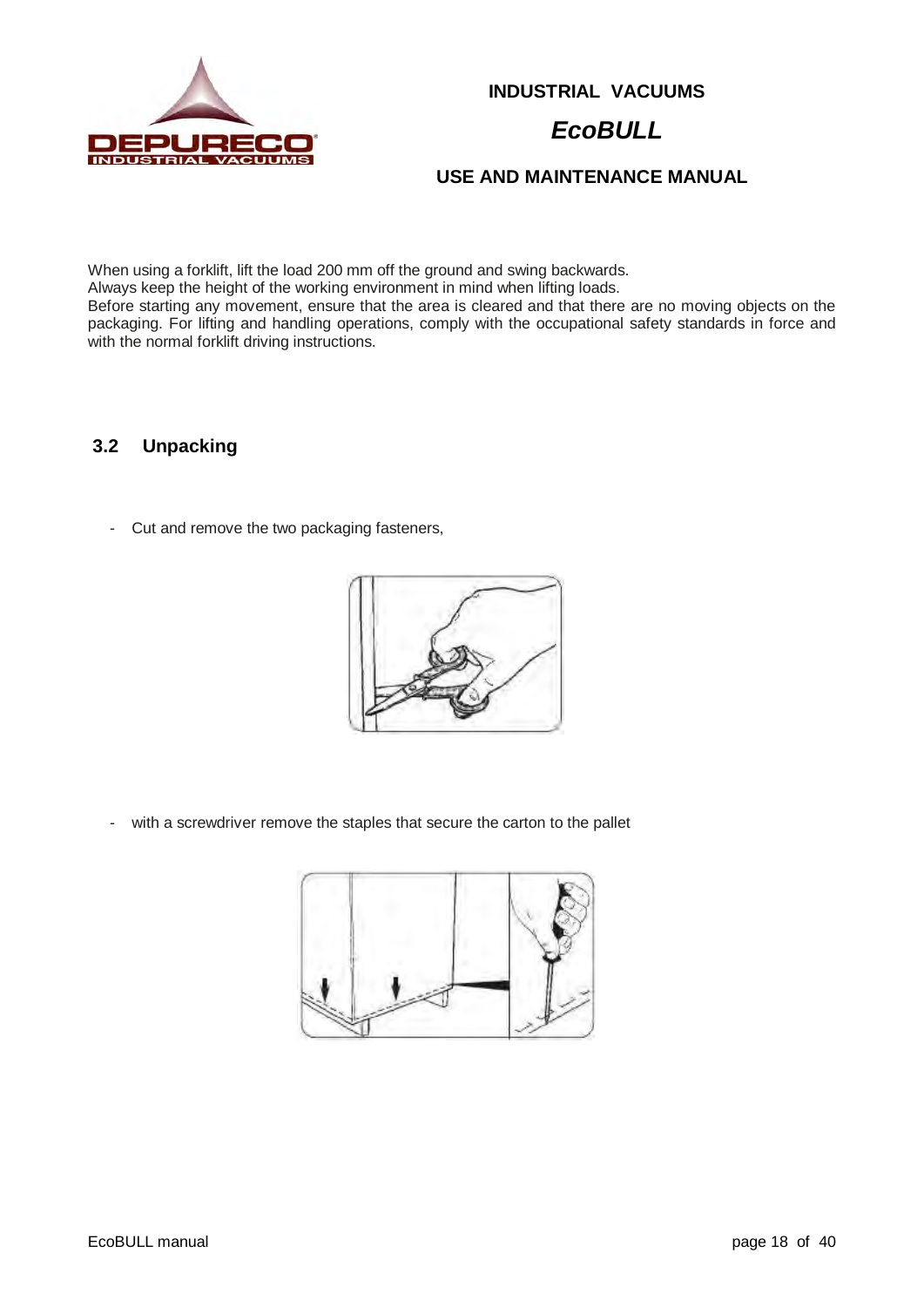

# *EcoBULL*

**USE AND MAINTENANCE MANUAL**

- remove the carton



- loosen and remove the fastening screws and brackets from both sides

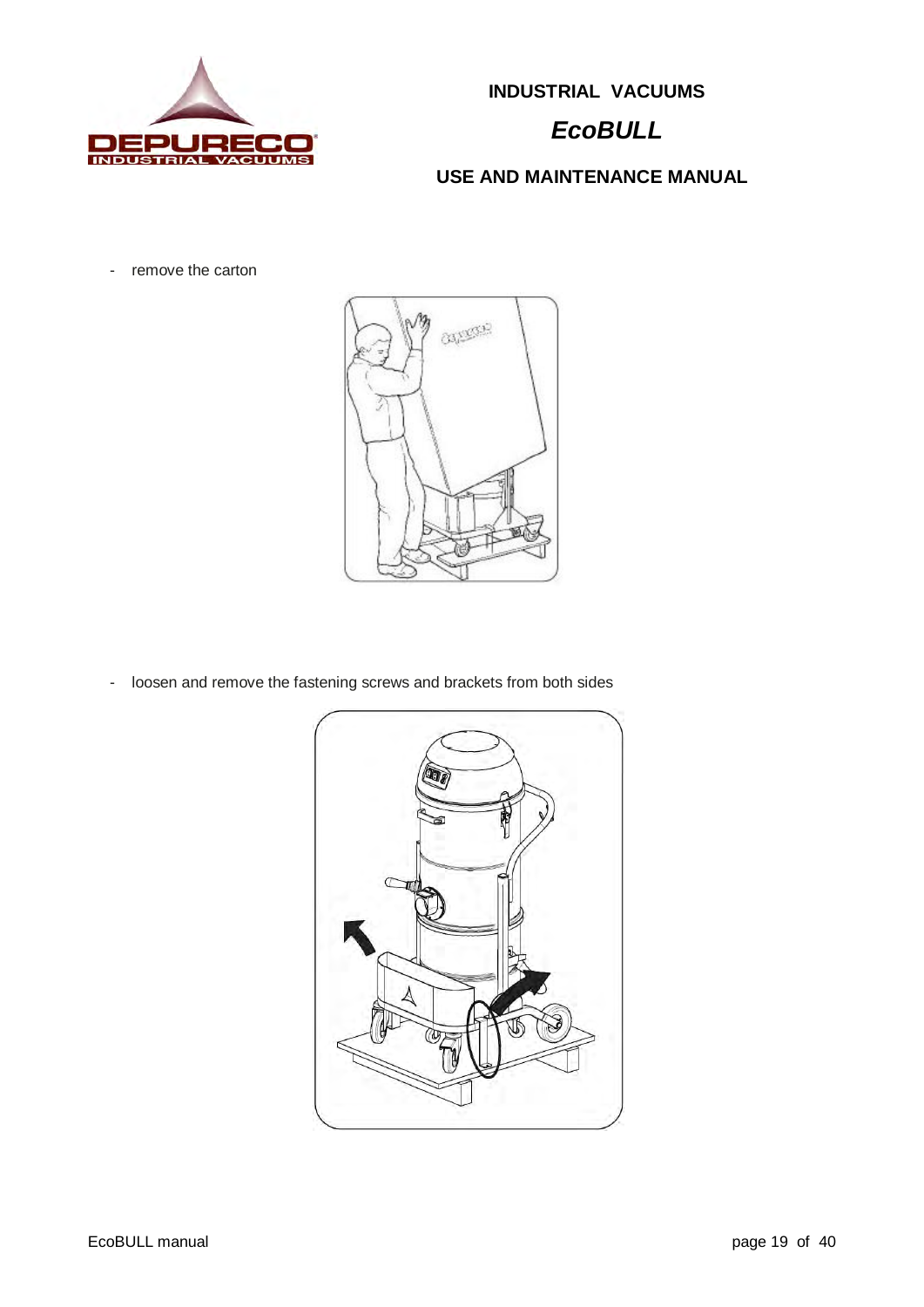

# *EcoBULL*

**USE AND MAINTENANCE MANUAL**



**The cardboard packaging is recyclable and should be collected separately to prevent environmental impact.** 



#### **Attention! Keep the pallet and the fastening brackets. In the event of subsequent transport, the vacuum must be secured to the pallet using the same fastening system.**

#### **3.3 Installation**



**Warning! Before installing the vacuum, it is important to carry out a thorough preventive visual inspection to identify any damage occurred during transport.** 

In the event that one or more components are damaged, do not continue with installation and inform DEPURECO about the anomaly and agree upon the actions to be taken.

The vacuum is already equipped with a suction filter, which allows extracting only dry dust or debris.

- Insert the hose equipped with a terminal in the suction nozzle

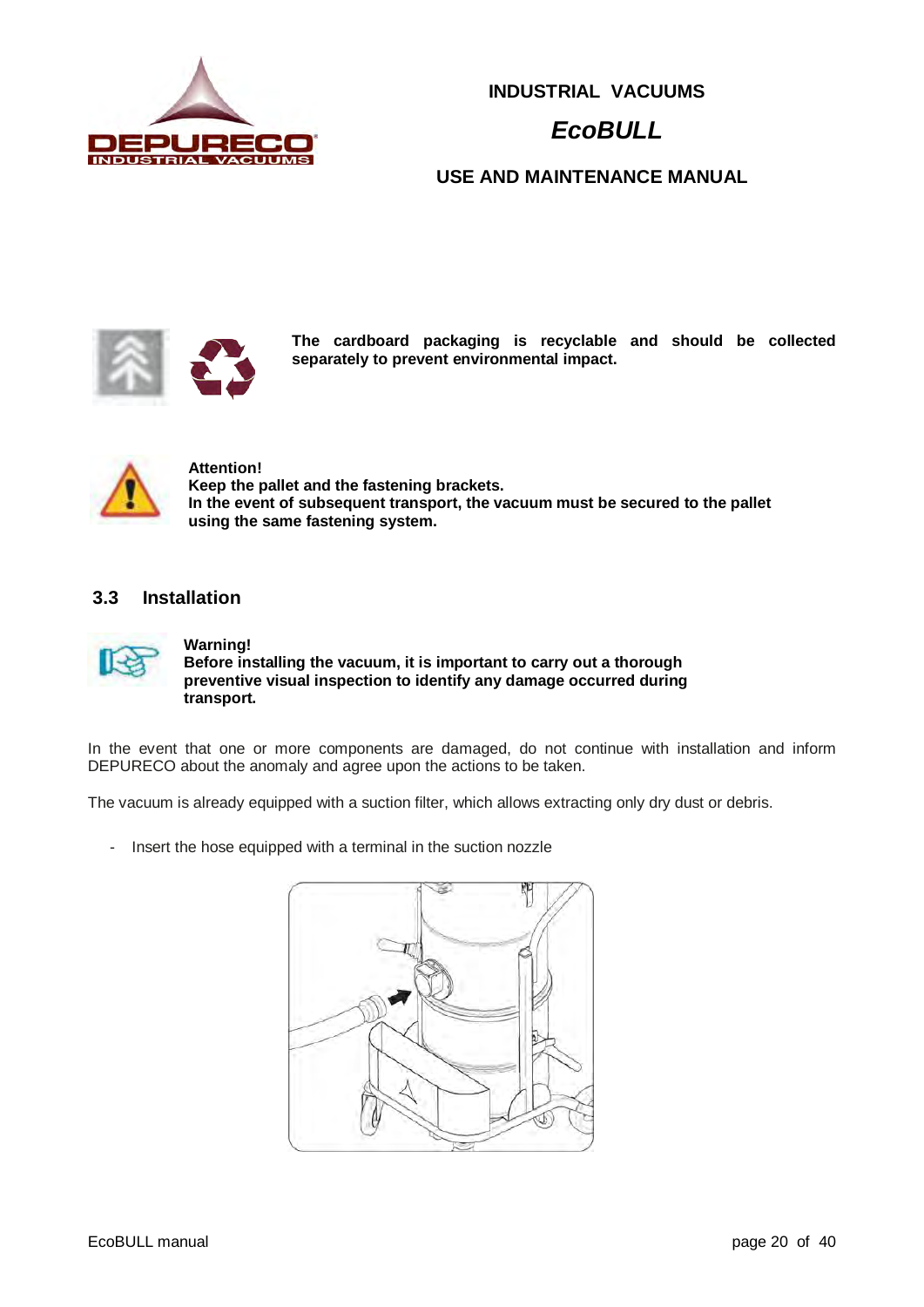

### *EcoBULL*

**USE AND MAINTENANCE MANUAL**

- insert the accessory according to the type of extraction on the opposite side of the hose



Note: the hose with its terminals and the suction accessories are not included as STANDARD. Contact your dealer (or DEPURECO) for information regarding the various types of OPTIONAL that can be used on this specific model.

#### **The following operation must be carried out by a qualified electrician.**

Ensure that the power supply line corresponds to the voltage and frequency indicated on the identification plate and that it is efficiently earthed.

| <b>DEPURECO S.r.l.</b> |    |     |      | IN ITALY |
|------------------------|----|-----|------|----------|
| Mod.                   |    |     | Volt |          |
| Serial N               | kW | Amp | Hz   |          |
| Dust class             | IP | Kg  | Year |          |

The socket to power the vacuum must be protected by a mains disconnect switch in compliance with EU standards.

Insert the plug (standard supply) into the socket.



#### **Attention!**

**Do not insert the plug into the socket with wet hands. The use of extensions is not allowed.**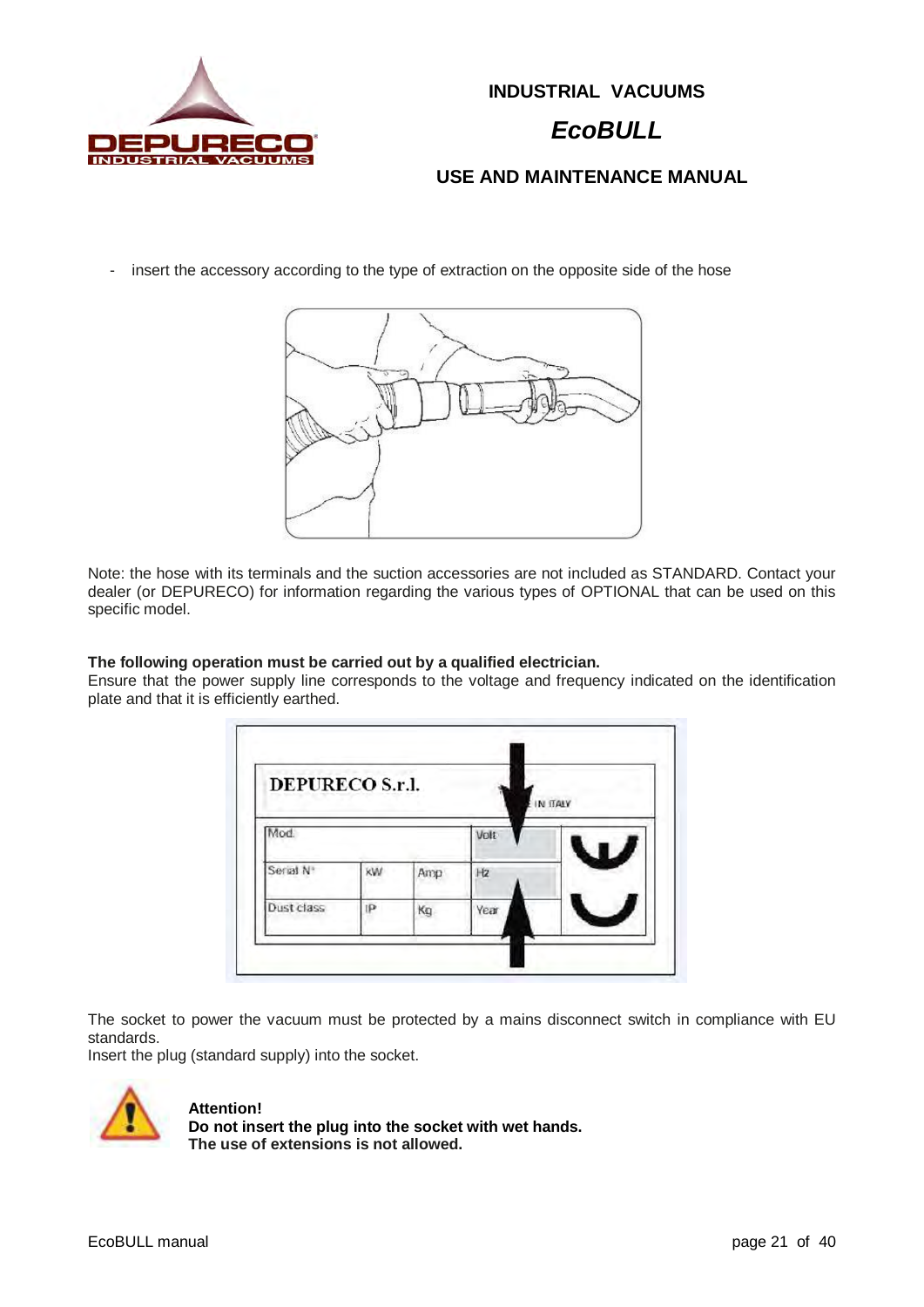

# *EcoBULL*

#### **USE AND MAINTENANCE MANUAL**



#### **4.1 Description of the controls**



#### **Attention!**

**The vacuum can be used solely by authorised personnel after having read these use and maintenance instructions.** 

**The user of the equipment and the maintenance technician, who carry out interventions on the vacuum, must be adequately educated, informed and trained, in compliance with the occupational safety standards in force and, during the various operations, must wear personal protective equipment (PPE), such as safety footwear, gloves, protective goggles, mask, etc. The user must comply with the provisions in force concerning extracted materials and their disposal.** 

#### **EcoBull**



- 1. Vacuum gauge: indicates suction filter clogging
- 2. ON-OFF master switch

#### **4.2 Operating cycle**

Ensure that the power cord is intact and in perfect state.

**Attention! Before inserting the plug, ensure that the voltage of the power supply line corresponds to that indicated on the vacuum's identification plate.** 

Ensure that the power plug is inserted correctly into the socket.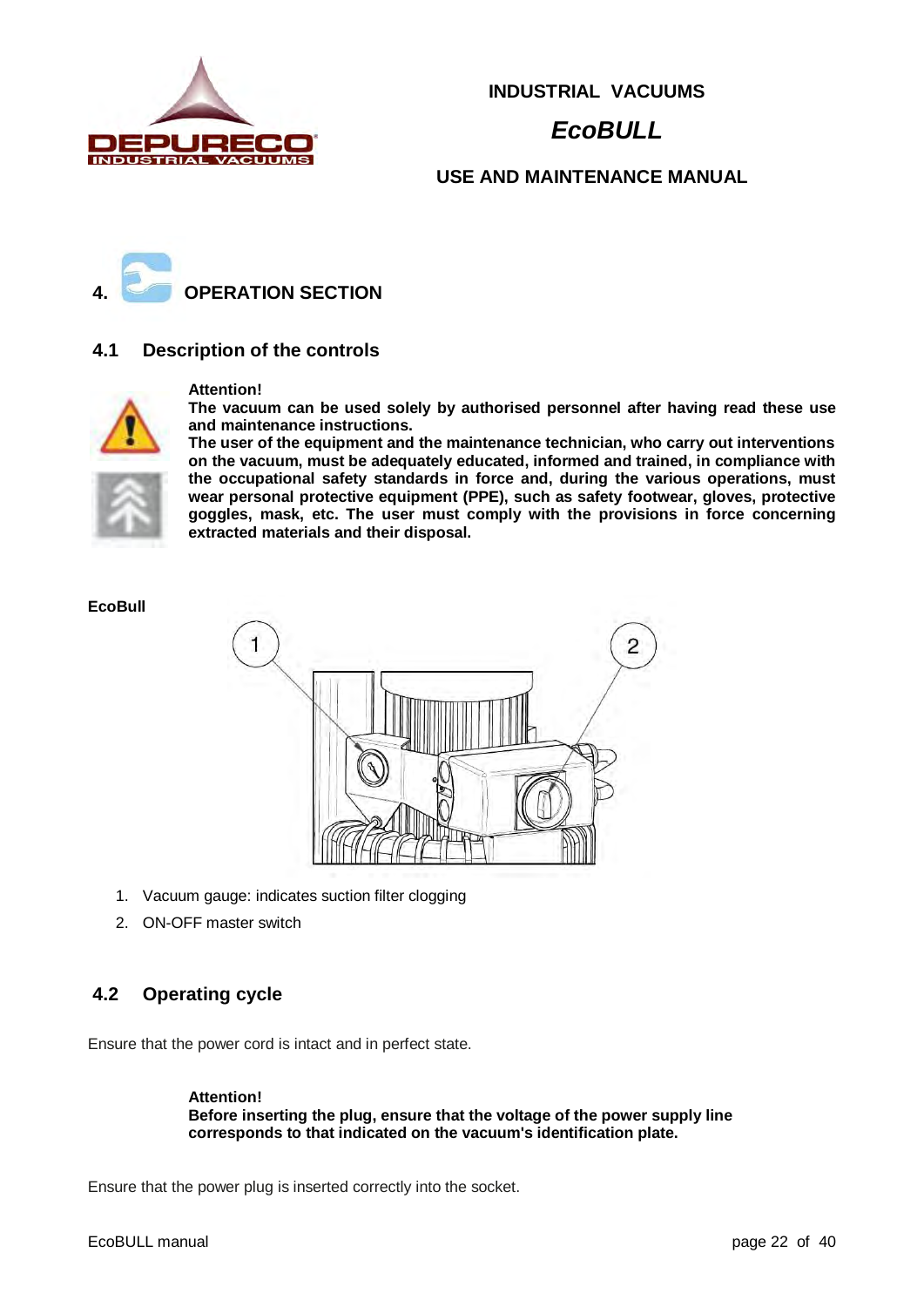

# *EcoBULL*

**USE AND MAINTENANCE MANUAL**

Ensure that the hose is inserted properly and locked into the suction inlet. Ensure that the refuse collection container is properly locked to the vacuum.

Block the vacuum using the lever on the swivel caster, as shown in the figure.





**Attention! Do not shift the vacuum while it is operating.**

Hold the end of the hose with the chosen accessory.

### **For the Mini BULL model**

Press one of the switches (1 or 2) and begin vacuum.

For greater suction power the second motor can be turned on by pressing the other switch.

To turn off the vacuum, press the switches previously turned on.

#### **For the TB model**

Turn the main switch (2) to  $\mathcal{U}$  and start vacuuming.

To turn off the vacuum position the switch to  $%$ .

Check that the rotation direction is as indicated by the arrow in the figure.

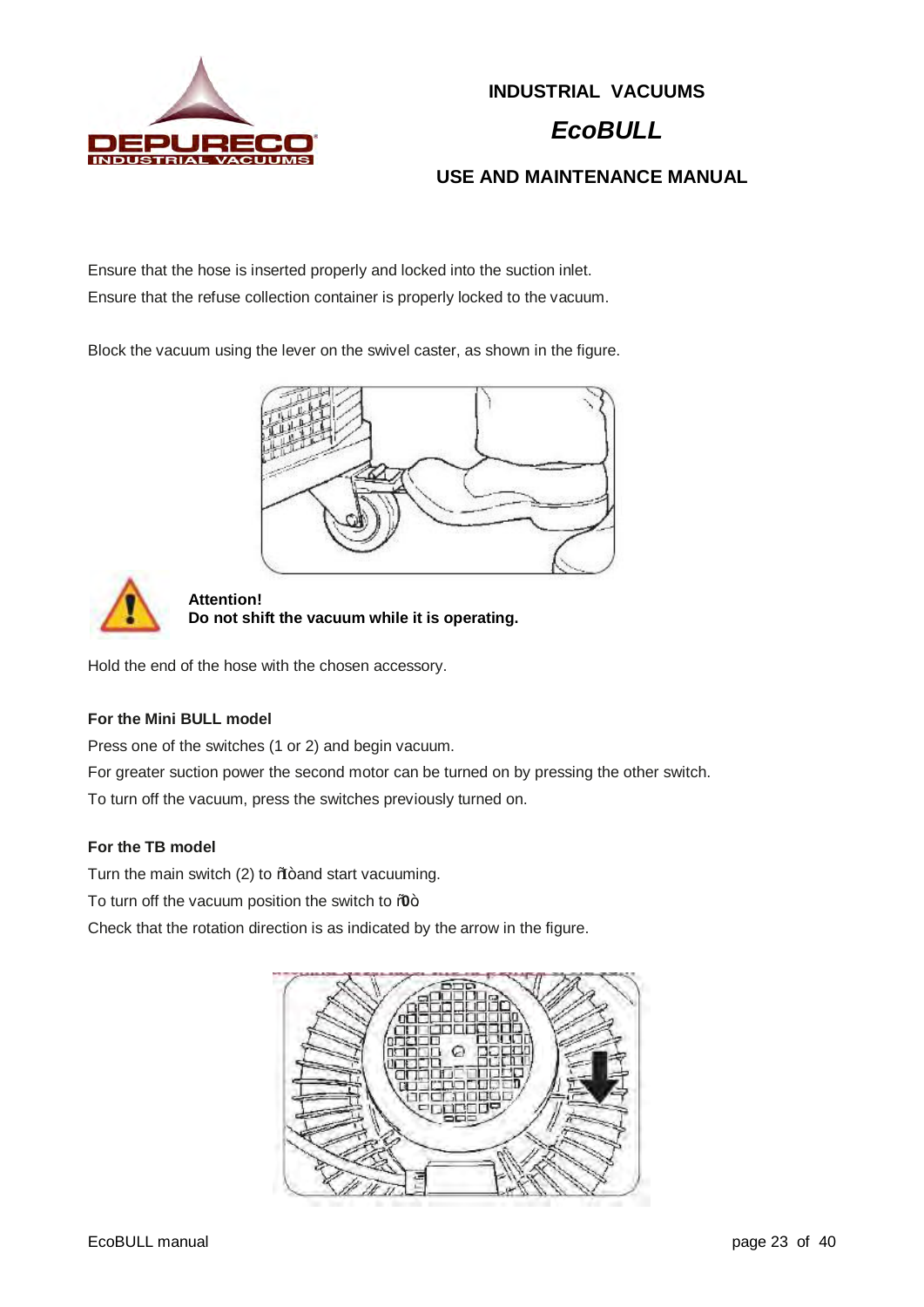

### *EcoBULL*

### **USE AND MAINTENANCE MANUAL**

If motor rotation direction is not correct, insert a screwdriver into the notch within the power plug and reverse the two poles with a rotation of 180°.





**Warning! Before turning the vacuum on again, ensure that the pump has fully stopped.** 



**Attention! If dust escapes from the head of the vacuum (for the Mini Bull) or from the silencer (for TB) the filter may be broken. In this case, stop the vacuum immediately and verify the cause.** 

To move the vacuum use the special grip on the rear part.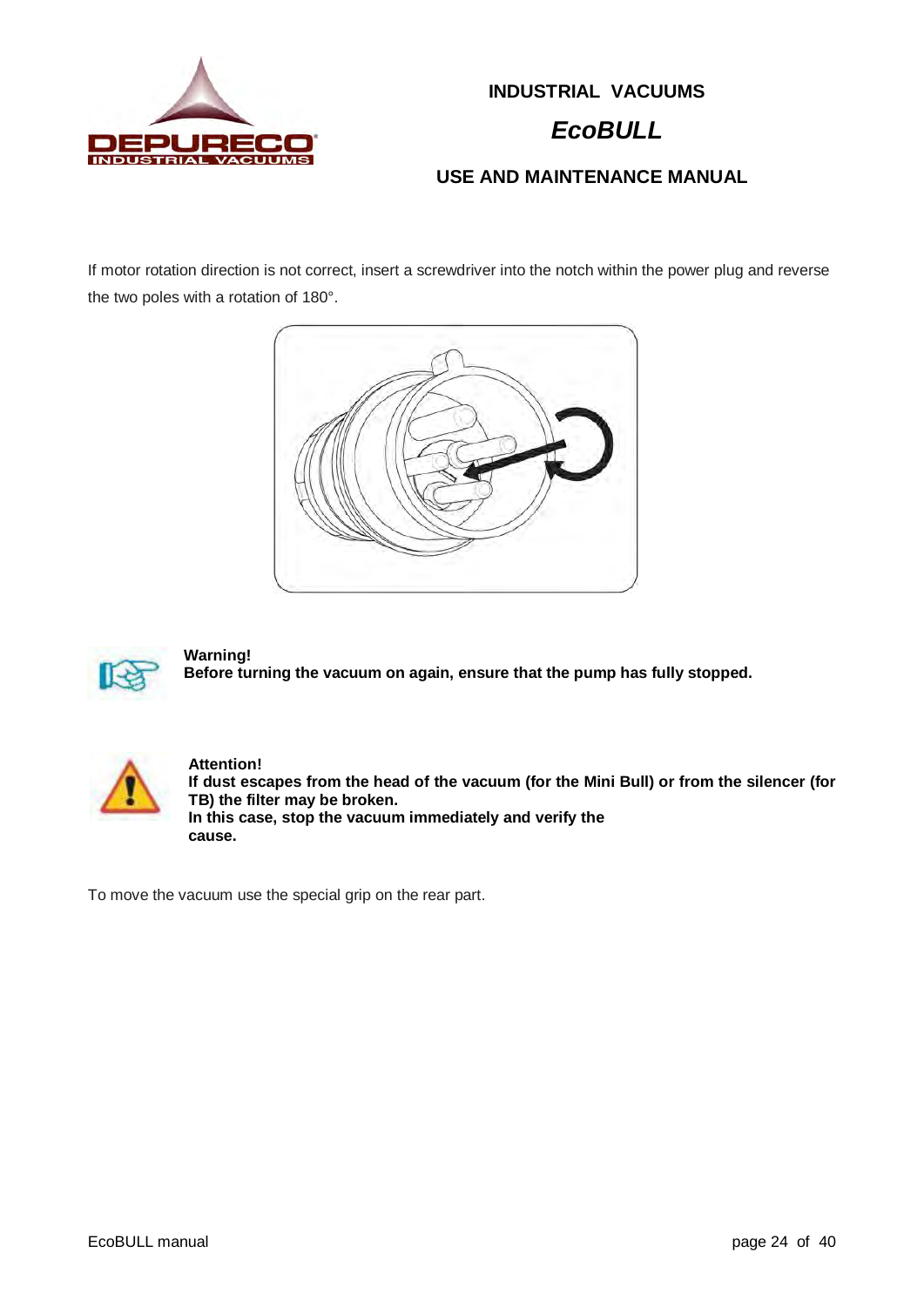

# *EcoBULL*

### **USE AND MAINTENANCE MANUAL**



**Warning! During operation, prevent the hose from rolling up or bending.** 

The EcoBull models feature a vacuum gauge indicating the level of negative pressure inside the vacuum. The vacuum gauge indicates the condition of the filter: negative pressure increases indicate filter clogging, with consequent reduction of the suction power.

When the filter is clogged, the vacuum meter indicates the value shown in the table below.

| Model          | <b>Clogged filter value</b> |          |  |  |
|----------------|-----------------------------|----------|--|--|
| <b>EcoBull</b> | $-0.16$ bar                 | - 16 kPa |  |  |
| <b>EcoBull</b> |                             |          |  |  |
| $22/22$ (*)    | $-0.18$ bar                 | - 18 kPa |  |  |

(\*) valid values for all models with optional HEPA filter.

**In the event that the red indicator light turns on or the negative pressure is higher than that reported in the table, check firstly that the hose and/or the suction accessory is not clogged. In this case, remove the cause of the clog. Otherwise it will be necessary to clean the filter as described below:** 

- turn off the machine
- wait for the rotating motors to come to a complete stop
- lift and then lower the lever energetically to shake the internal filter.

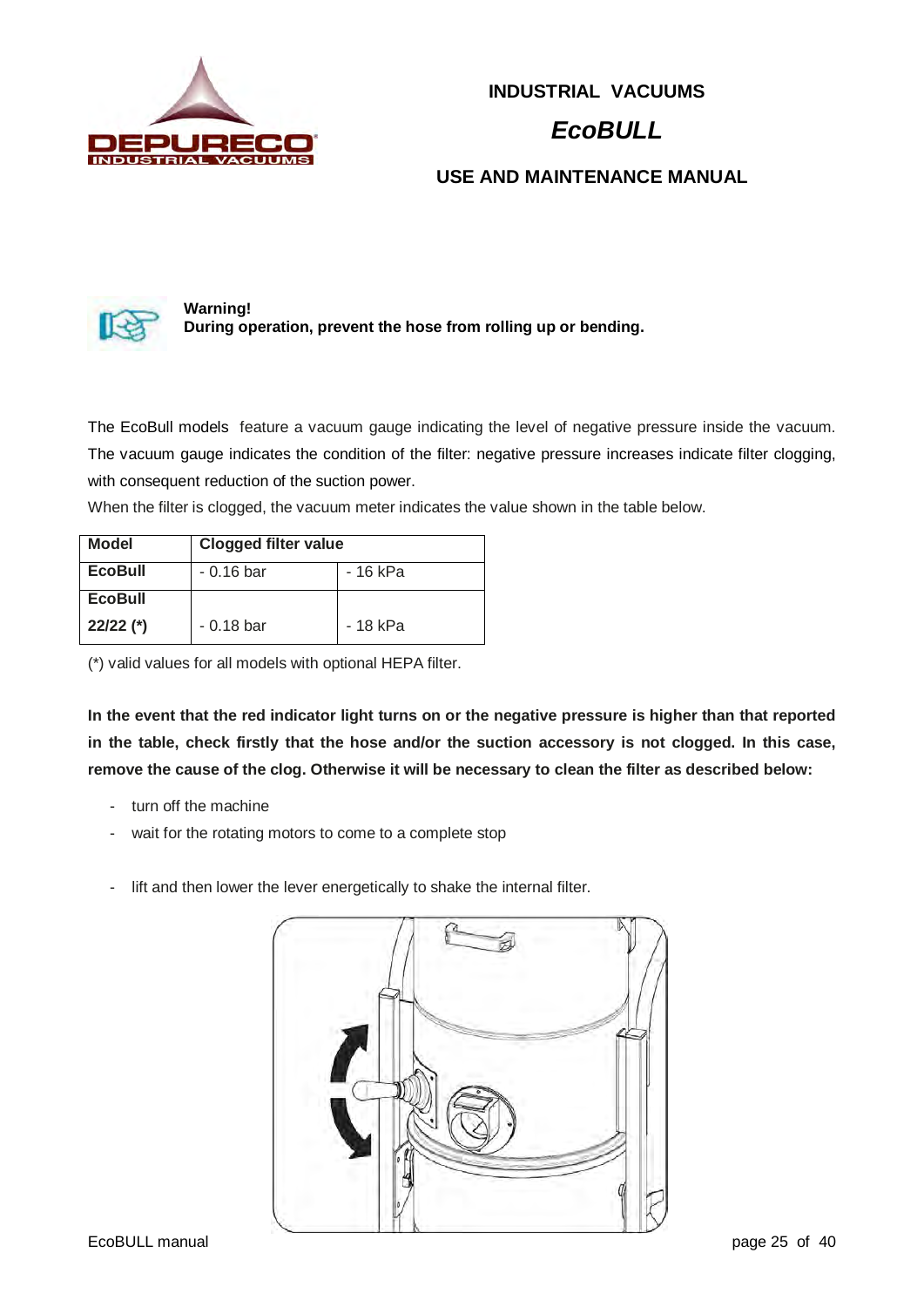

# *EcoBULL*

### **USE AND MAINTENANCE MANUAL**



**Warning! Do not, under any circumstance, use the machine with a clogged filter.** 



**Attention! If the vacuum is not working properly after having cleaned the filter, it can mean that the filter is clogged and needs to be replaced.** 

#### **4.3 Emptying the refuse container**



**Attention! Wear PPE (gloves, dust mask, goggles, etc.) during this operation** 

According to the amount and type of extracted material, it is important to periodically verify the refuse container, preventing it from filling up excessively.

#### To empty the container:

- $\triangleright$  turn off the machine
- $\triangleright$  as previously mentioned, the vacuum is locked by the lever located on the swivel caster
- $\triangleright$  unlock the container by lifting the lever



 $\triangleright$  remove the container from the vacuum, using the handle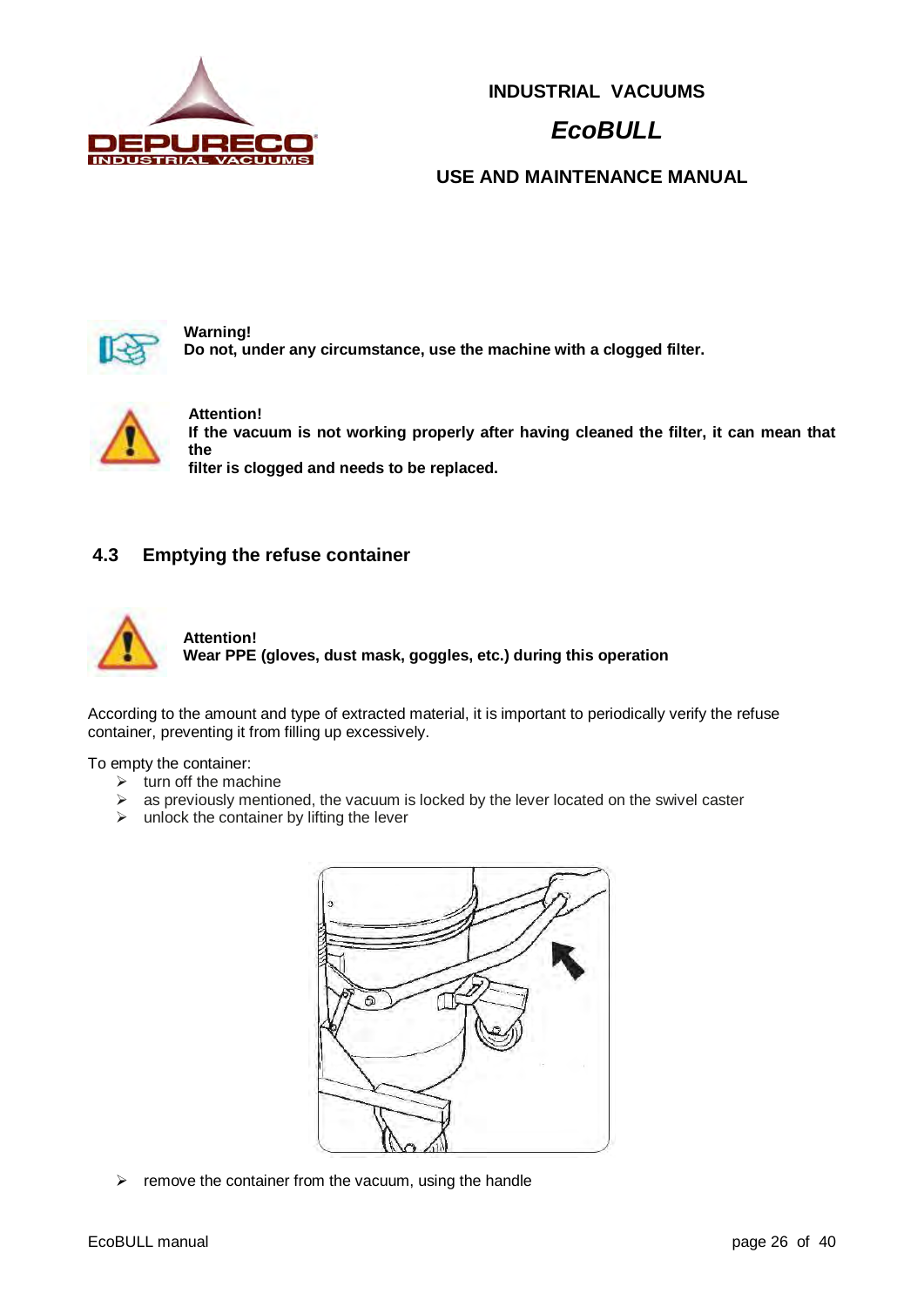

# *EcoBULL*

### **USE AND MAINTENANCE MANUAL**



- empty the vacuum container in the dedicated container and dispose of it in compliance with the standards in force in the country of use



#### **Attention!**

**In the event that the container weighs over 15 Kg, have somebody help you.** 



#### **Attention!**

**Waste must be disposed of in compliance with the standards in force in the country of use – for Italy with Legislative Decree 152/2006 and subsequent amendments and additions.** 

**In the event of use with class M and H dusts, these must be conveyed to a special plastic bag.**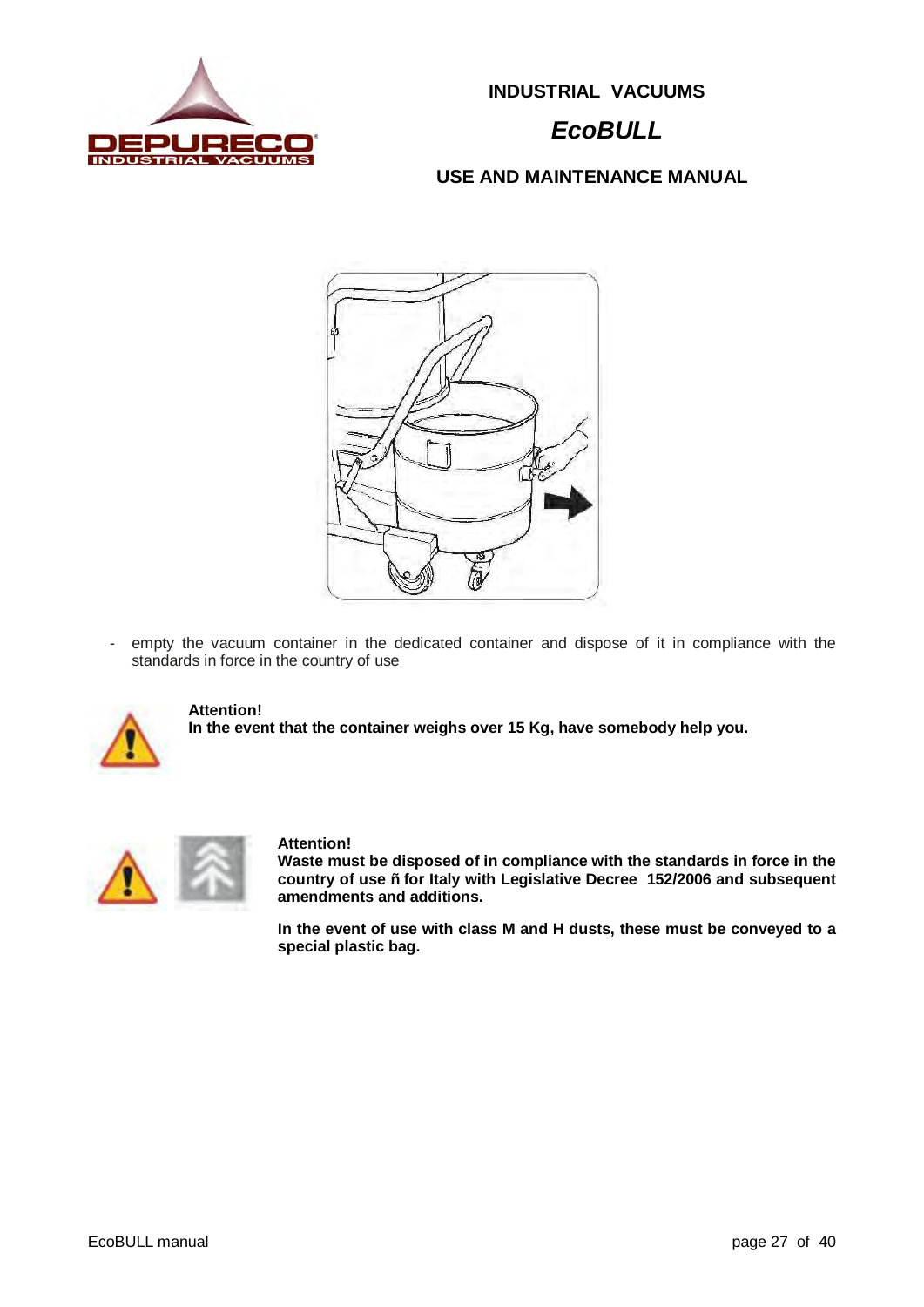

# *EcoBULL*

### **USE AND MAINTENANCE MANUAL**

#### **4.4 Inserting and locking the refuse container**

- Place the container under the vacuum, holding the lever raised, until it stops against the stop



fully lower the lever that locks the container using both hands.



**Attention! Upper limb crushing hazard!** 

**Do not, under any circumstance, place your hands between the container and the vacuum while locking it.** 

### **4.5 Storage - decommissioning**

Remove the filter and clean it; empty the refuse collection container and store the vacuum in a place protected against weather agents with the temperature ranging between 0 and 40 °C and cover it with a nylon tarp to protect it against dust.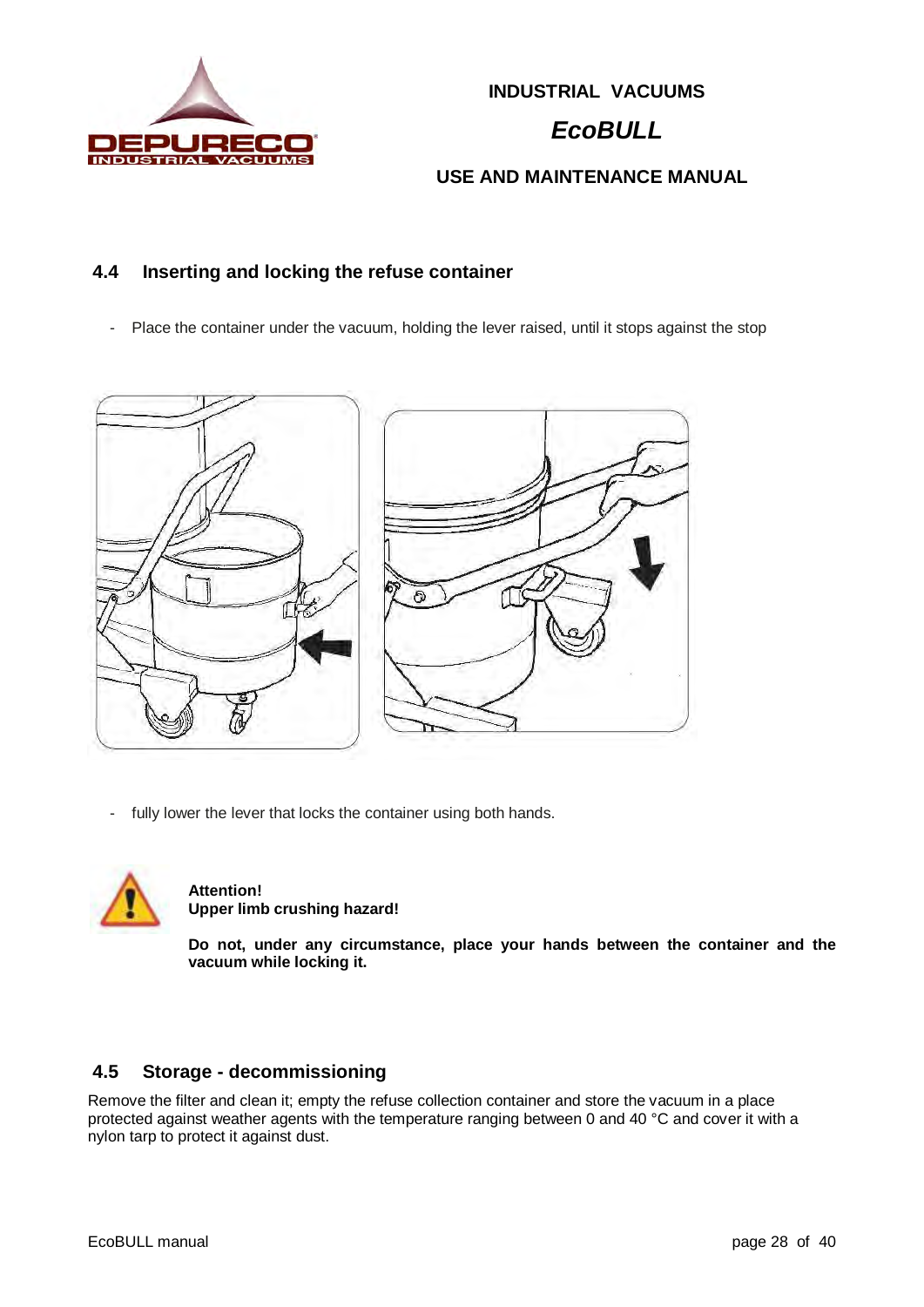

# *EcoBULL*

#### **USE AND MAINTENANCE MANUAL**



### **5. MAINTENANCE SECTION**



#### **Attention!**

**Special vacuum maintenance must be carried out solely by specialised technicians authorised by the DEPURECO dealer.** 

#### **5.1 Information notes**

This section describes the verifications and routine maintenance operations required to ensure proper vacuum operation.

Maximum reliability and minimum maintenance costs are the result of a planned maintenance and inspection schedule carefully followed throughout the entire lifespan of the vacuum.

Observe the set maintenance intervals and schedule the interventions according to specific requirements in relation with the vacuum production cycle.

Always use tools that are in perfect state and that are specifically intended for the operation to be carried out; the use of inadequate or inefficient tools can cause serious damage.

Any other intervention required to eliminate faults or malfunctions must be expressly authorised by the manufacturer.

In these cases, always communicate the vacuum identification data - see para. 1.4 of this manual.

For important repairs, refer to the authorised dealer, whose specialised personnel has the technological expertise and is always available for prompt interventions.

As for interventions carried out by the user, the vacuum must be disassembled, cleaned and maintained, where possible, in such a way as to prevent hazards to the maintenance personnel and to third parties. Suitable precautions include decontamination prior to disassembly, forced filtered ventilation of the room where the equipment is disassembled, cleaning the maintenance area and wearing suitable personal protective equipment.

Once every three months (or more frequently, according to the operating cycle and the conditions of use), the manufacturer or a qualified technician must check the filters, ensuring that they are not damaged and must check the proper operation of the control devices.

Should maintenance operations or repairs be carried out, all contaminated objects must be adequately cleaned, placed in waterproof bags and disposed of in compliance with the standards in force.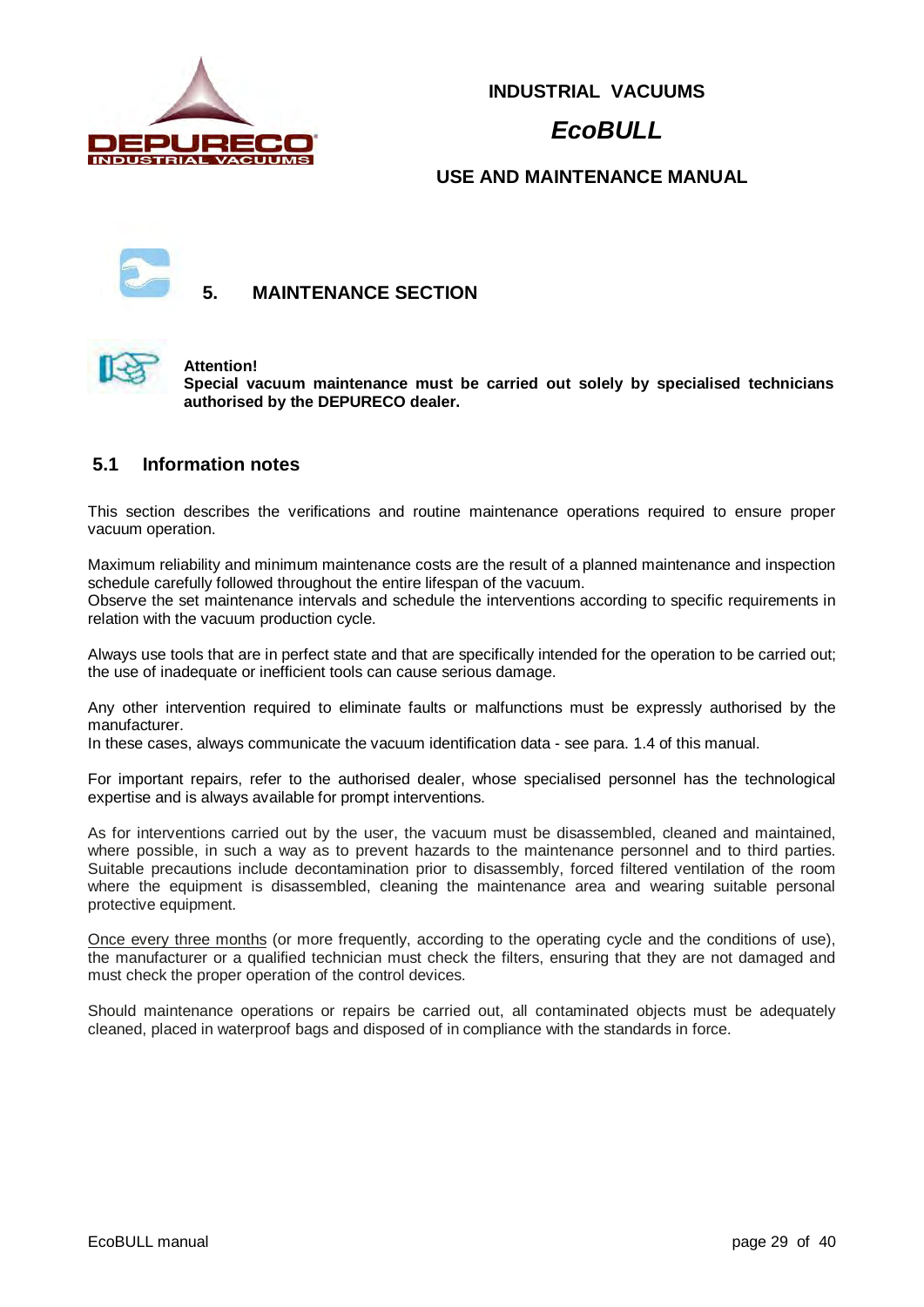

# *EcoBULL*

### **USE AND MAINTENANCE MANUAL**

#### **5.2 General safety regulations**

**Attention!**



**All the operations described above must be carried out with the plug disconnected from the socket (and the air disconnected from the CCA system).** 

**Before starting any maintenance or cleaning operation, wear suitable PPE (protective clothing, goggles and/or gloves, etc.) according to the work to be done.** 



**Place a sign on the vacuum with the message:** 

**IMACHINE UNDER MAINTENANCE DO NOT START"**



**Before resuming operation, verify the entire system according to start-up procedures. Run a few trial operating cycles after every maintenance operation to ensure proper machine operation.** 

**Failure to comply with these precautions can cause series injuries to the personnel.**

Maintenance operations must be carried out by trained technicians specialised in the following sectors:

• Mechanical maintenance

• Electrical maintenance

It is the Safety Manager's duty to ensure the professionalism and skills of these technicians.

#### **Before starting any maintenance operation, the Safety Manager must**:

- Keep unauthorised personnel out of the work area.



- Ensure that the necessary tools are in good conditions and readily available to the maintenance technician.
- $\blacktriangleright$  Ensure that the maintenance technician is equipped with the personal protective equipment required for the specific operation (gloves, goggles, shoes, mask, etc.).
- $\mathcal F$  Ensure that the maintenance technician has carefully read the instructions contained in this manual and knows the operation of the vacuum and its components perfectly well.

- Ensure that there is enough light and, if necessary, provide 24 Volt torches.

#### **Before starting any maintenance operation, the Maintenance technician must**:

- disconnect all power supplies and safely lock the vacuum and
- disconnect the compressed air supply (where available).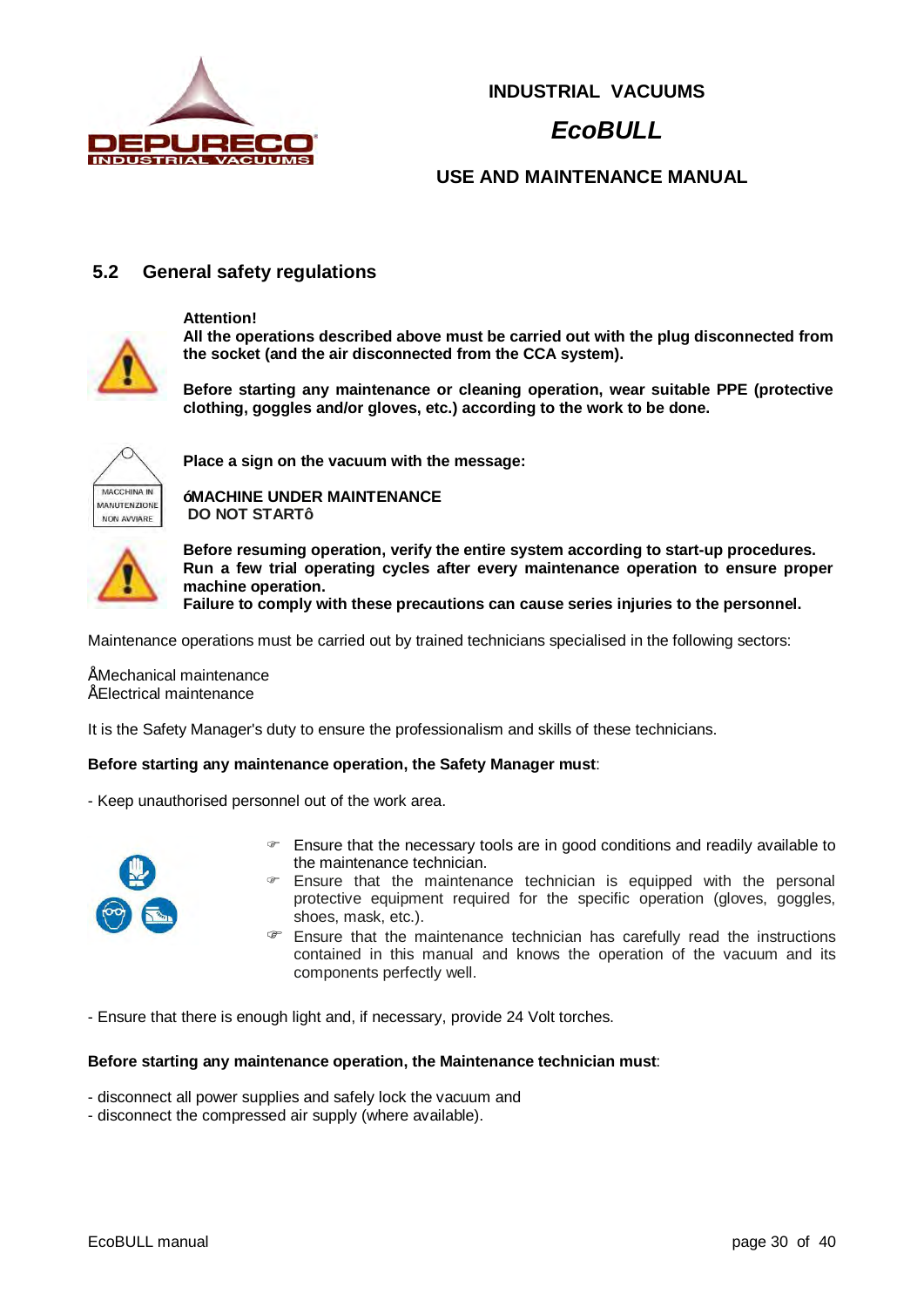

### *EcoBULL*

**USE AND MAINTENANCE MANUAL**



#### **Attention!**

**If working with the power on is absolutely necessary, when provided by Legislative Decree 81/08, the maintenance technician must remain at a safe distance, have stop buttons at hand and must never place his hands into the discharge volume.**

Upon completing the intervention and before starting up again, the maintenance technician must verify the efficiency of the safety devices and the integrity of the protective guards.

Interventions on the motors or on other electrical components must only be carried out by the specially trained electrical maintenance technician authorised by the Safety Manager.



#### **Attention!**

**After every maintenance operation, the Safety Manager is obliged to ensure the safety conditions of the vacuum and its protection devices.**

#### **Before every work shift**

**-** Check that the power cord and plug are not damaged: replace immediately if it shows signs of wear, using a cable of the same type (information c/o DEPURECO) - this operation requires the skills of an electrician.

- **-** Ensure the integrity of the safety symbols (pictograms) applied to the vacuum.
- **-** Ensure that the refuse collection container is empty and properly locked under the vacuum.
- **-** Ensure the correct performance of the filter by checking the indicator or the vacuum gauge.
- **-** Ensure the integrity of the suction hose and of the accessories to be used.



**Attention! A perforated hose reduces suction power and disperses dust in the air.**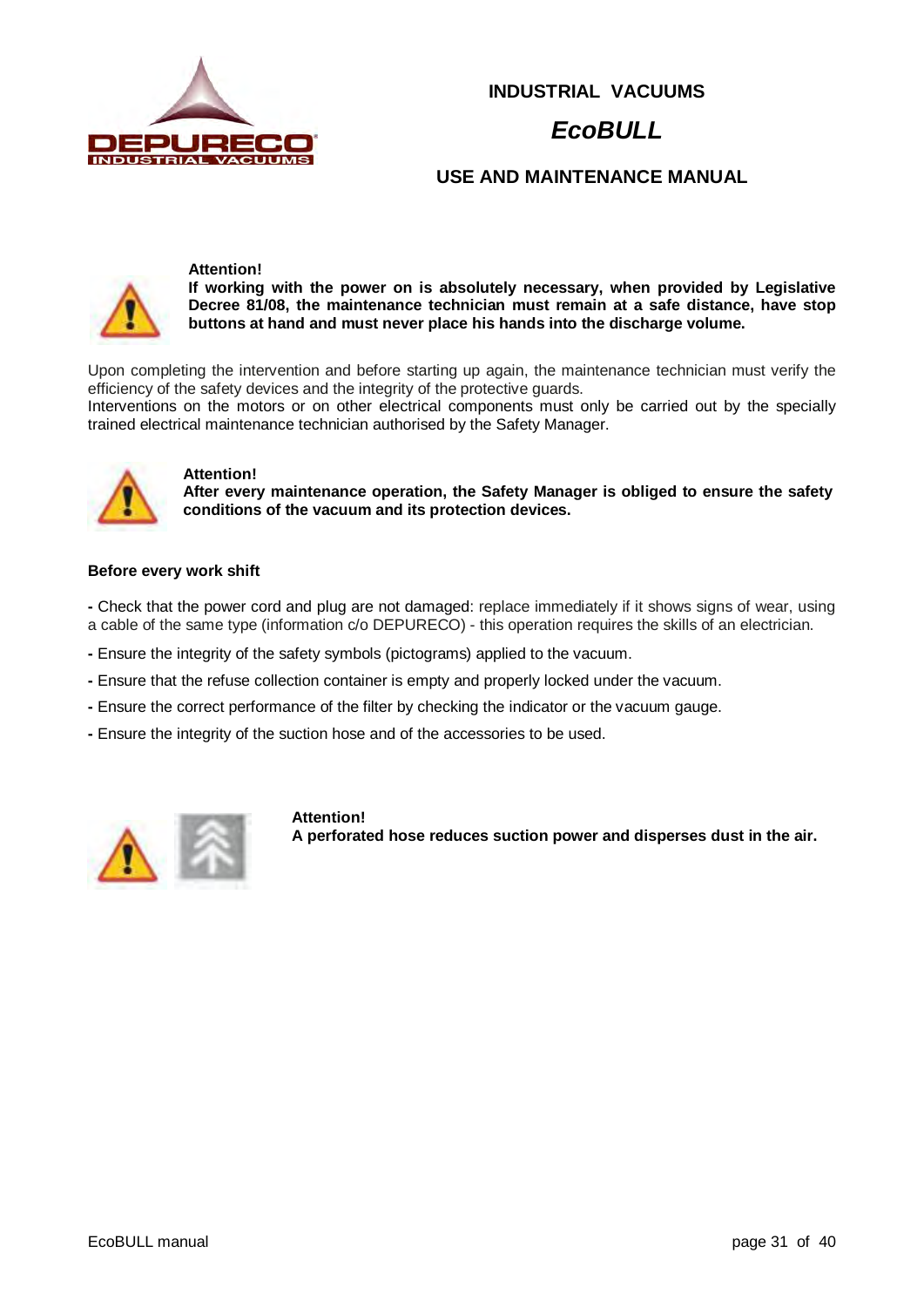

# *EcoBULL*

### **USE AND MAINTENANCE MANUAL**

### **5.3 Replacing the filter**



**Attention! Wear appropriate PPE (dust mask, latex gloves, goggles, etc.).** 

**To replace the filter**, proceed as follows:

- turn off the machine
- disconnect the vacuum from electric power supply
- remove the container as described at point 4.3
- from the bottom of the filter chamber, release the clip and remove the cage filter securing pin to the filter shaker lever

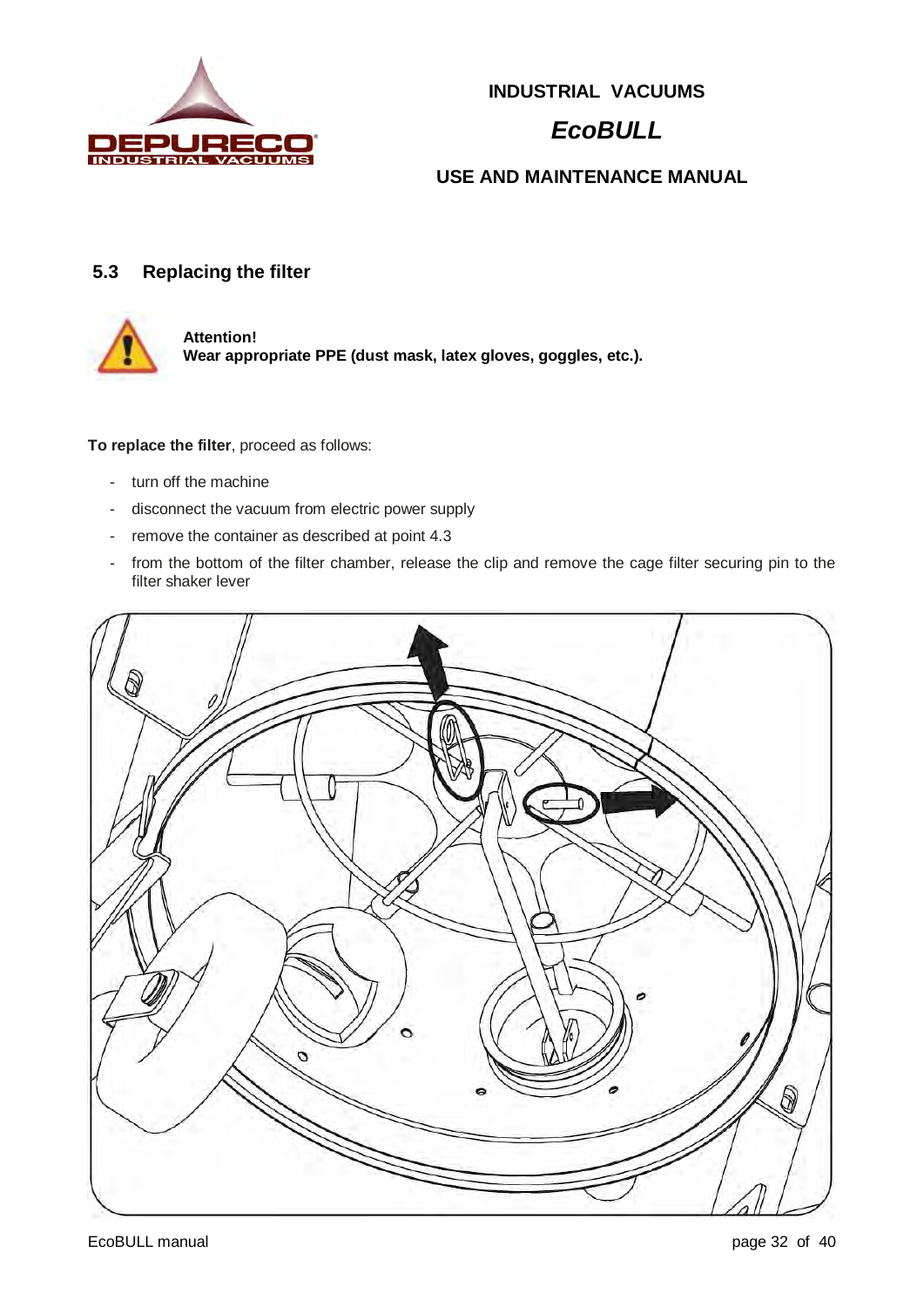

# **INDUSTRIAL VACUUMS**  *EcoBULL*

### **USE AND MAINTENANCE MANUAL**

- unlock the two locking hooks from both sides of the base of the head on the filter chamber



- remove the head with its base
- remove the HEPA filter, following the procedure mentioned above.
- remove the filter and place everything on a worktop

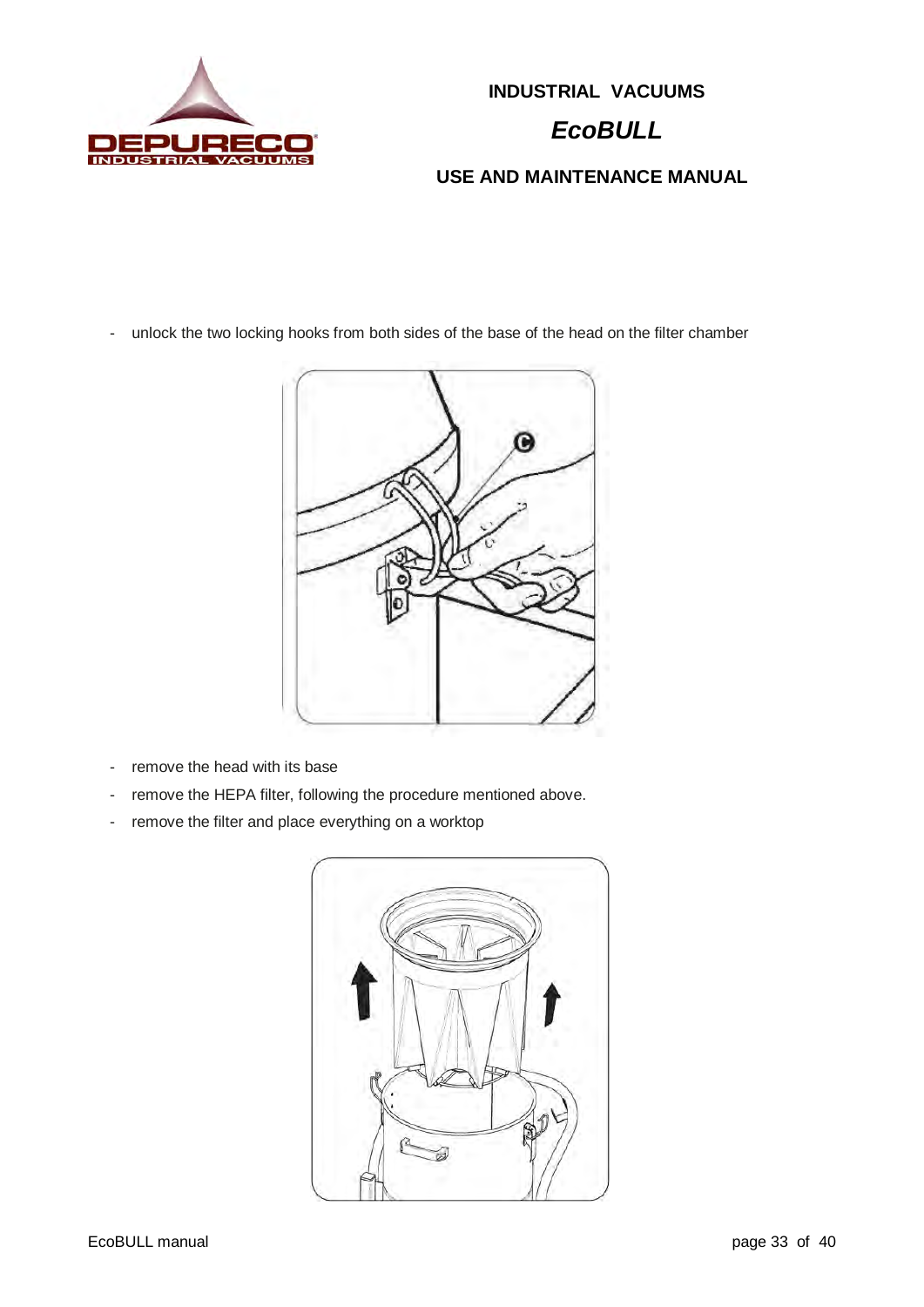

### *EcoBULL*

### **USE AND MAINTENANCE MANUAL**

remove the fastening clamp (H); detach the filter from its support and use a pair of scissors to cut the lower wires that lock it to the shaker cage.



-remove the filter, place it inside a plastic bag, close it and **dispose of it in compliance with the laws in force**, according to the extracted material.

**To assemble the new filter**, proceed in reverse order:

- insert the filter into its support ring, locking it by means of the fastening clamp (H)
- lock the filter to the cage tying the wires on its lower side.
- insert the filter complete with ring and cage into the vacuum, paying attention to the alignment of the cage with the filter shaker lever
- insert the end of the lever into place inside the cage, insert the pin and fastening clip
- insert and lock the container into position
- place the head on the filter chamber (possibly after adding the band with the HEPA filter)
- lock the two fastening latches (C)
- connect the power supply
- turn the vacuum on, checking its operation.

#### **USE ONLY GENUINE DEPURECO FILTERS**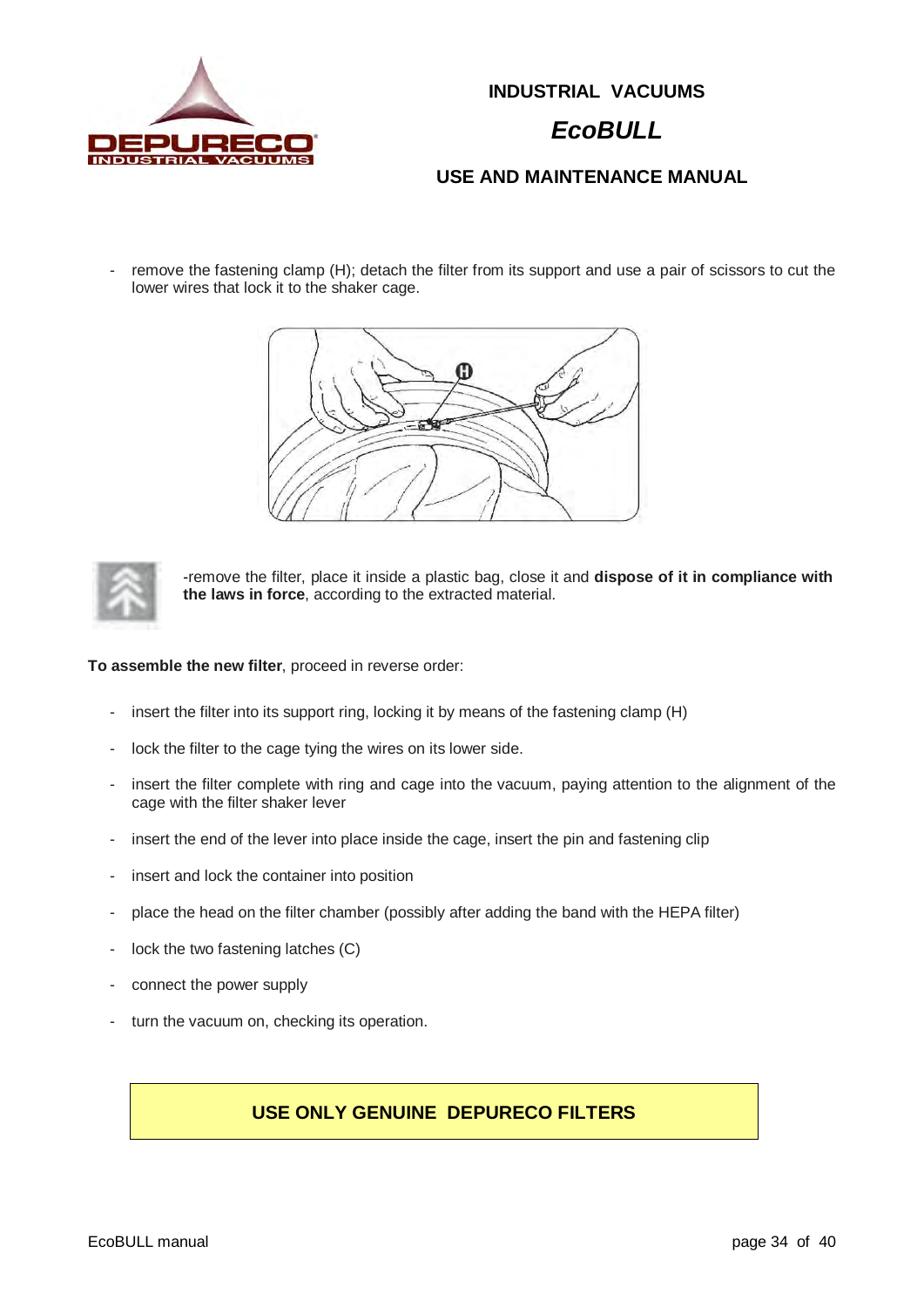

# *EcoBULL*

### **USE AND MAINTENANCE MANUAL**

### **5.4 H filter (or HEPA filter) -**

The HEPA filter is capable of retaining almost 100% of vacuumed dust. The vacuum equipped with this type of filter must be periodically verified relative to the filtering ability.



**Attention!** 

**To replace the HEPA filter wear appropriate PPE (dust mask, protective goggles, latex gloves, etc.).** 

To replace the HEPA filter, remove the head, the containment band of the H filter and flip it. Unscrew the fastening screw of the filter (A).



-Remove the filter, place it inside a plastic bag, close it and dispose of it in compliance with the laws in force, according to the extracted material.

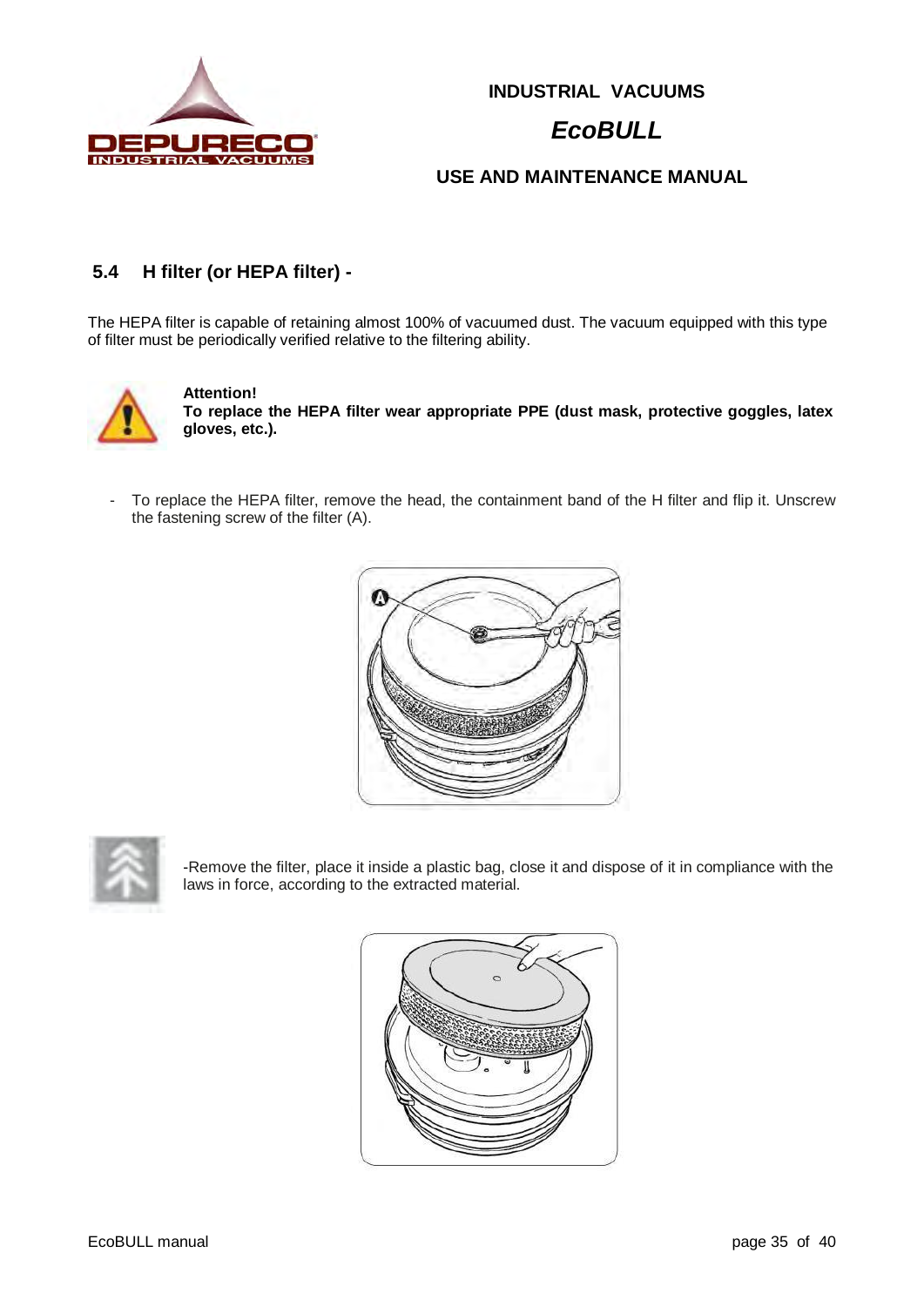

# *EcoBULL*

**USE AND MAINTENANCE MANUAL**

- Install the new filter and lock all with the (A) previously removed screw.

### **USE ONLY GENUINE DEPURECO FILTERS** HEPA type

### **5.5 Troubleshooting**

| <b>ANOMALY</b><br><b>DETECTED</b>          | <b>POSSIBLE</b><br><b>CAUSE</b> | <b>SUGGESTED SOLUTION</b>                                                               |
|--------------------------------------------|---------------------------------|-----------------------------------------------------------------------------------------|
| The vacuum does not start<br>up            | - No power supply               | - Check that there is voltage in the socket<br>- Check the electric plug and power cord |
|                                            |                                 | - Reset the circuit breaker (TB)                                                        |
|                                            | - Circuit breaker tripped (TB)  | - Contact the DEPURECO technical service<br>centre                                      |
| The vacuum gauge<br>indicates an irregular | - Clogged filter                | - - Shake the filter. Should this not be enough,<br>replace it.                         |
| negative pressure                          | - Clogged suction hose          | - - Check the suction hose and clean it.                                                |
| <b>Motor excessively noisy</b>             | - Faulty pump                   | - Contact the DEPURECO technical service<br>centre                                      |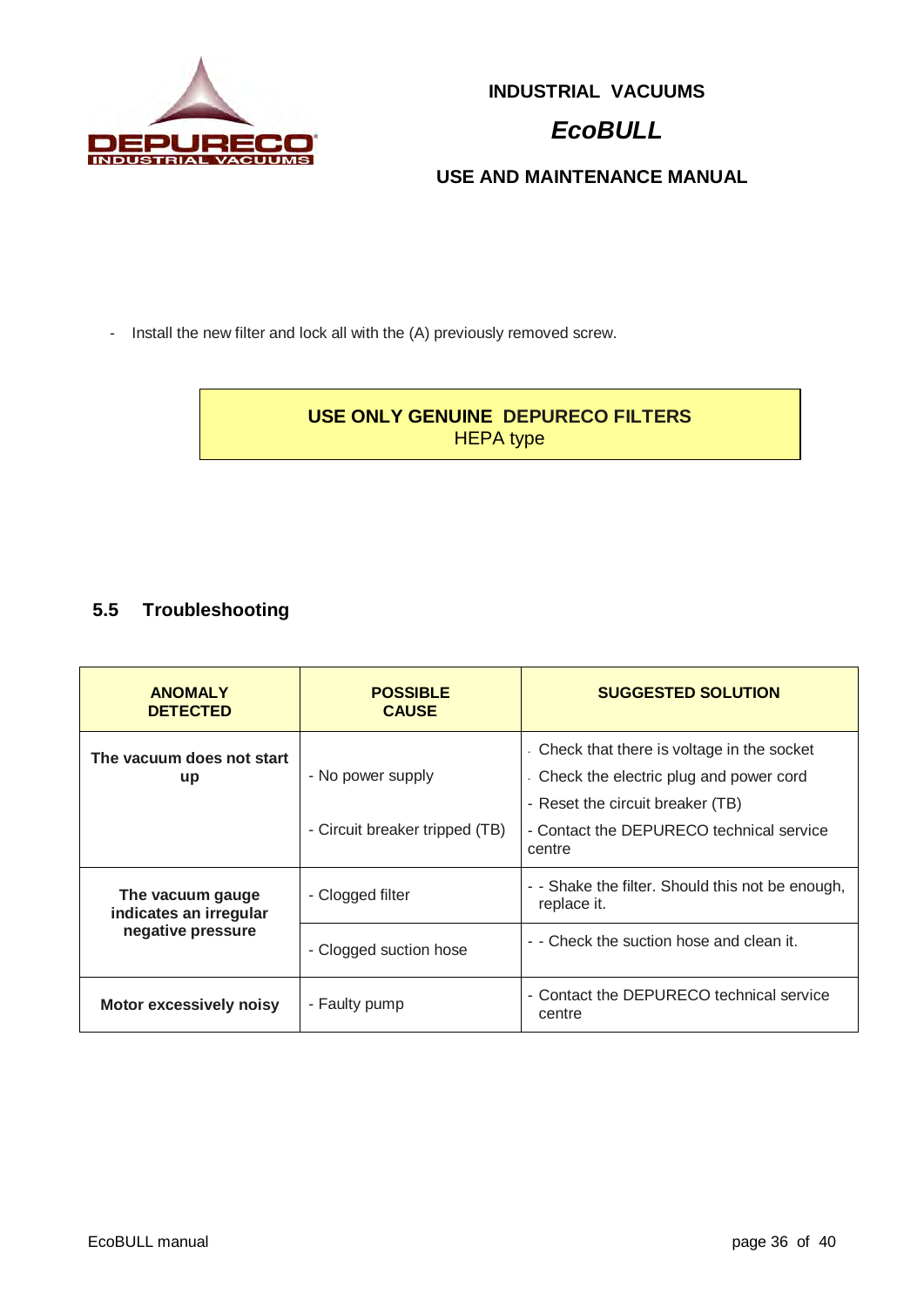

# *EcoBULL*

### **USE AND MAINTENANCE MANUAL**

#### **5.6 Wear materials**

| <b>Description</b>           | Art. no. |
|------------------------------|----------|
| <b>Filter class M</b>        | P11718   |
| <b>TEFLON class M filter</b> | P11719   |
| <b>Filter class H</b>        | P09868   |

#### **5.7 Scrapping**



To prevent damaging the environment in the event of scrapping, all the components of the vacuum must be disposed of responsibly in suitable landfills and in compliance with the standards in force - for Italy, Legislative Decree 152/2006 and subsequent amendments and additions. Before scrapping the machine, the plastic and rubber materials must be separated from the electrical material.

**Correct disposal of this product (electrical and electronic waste)**  Electric and electronic components of this product must be disposed of in accordance with Italian Legislative Decree 151/2005 and subsequent amendments and additions. (Directive 2002/96/CE regarding WEEE - Waste Electrical and Electronic Equipment)



The parts of the vacuum made of plastic material, aluminium and steel can be recycled in appropriate centres.



In caso di dubbi non interpretate! Telefonate immediatamente al Vostro rivenditore.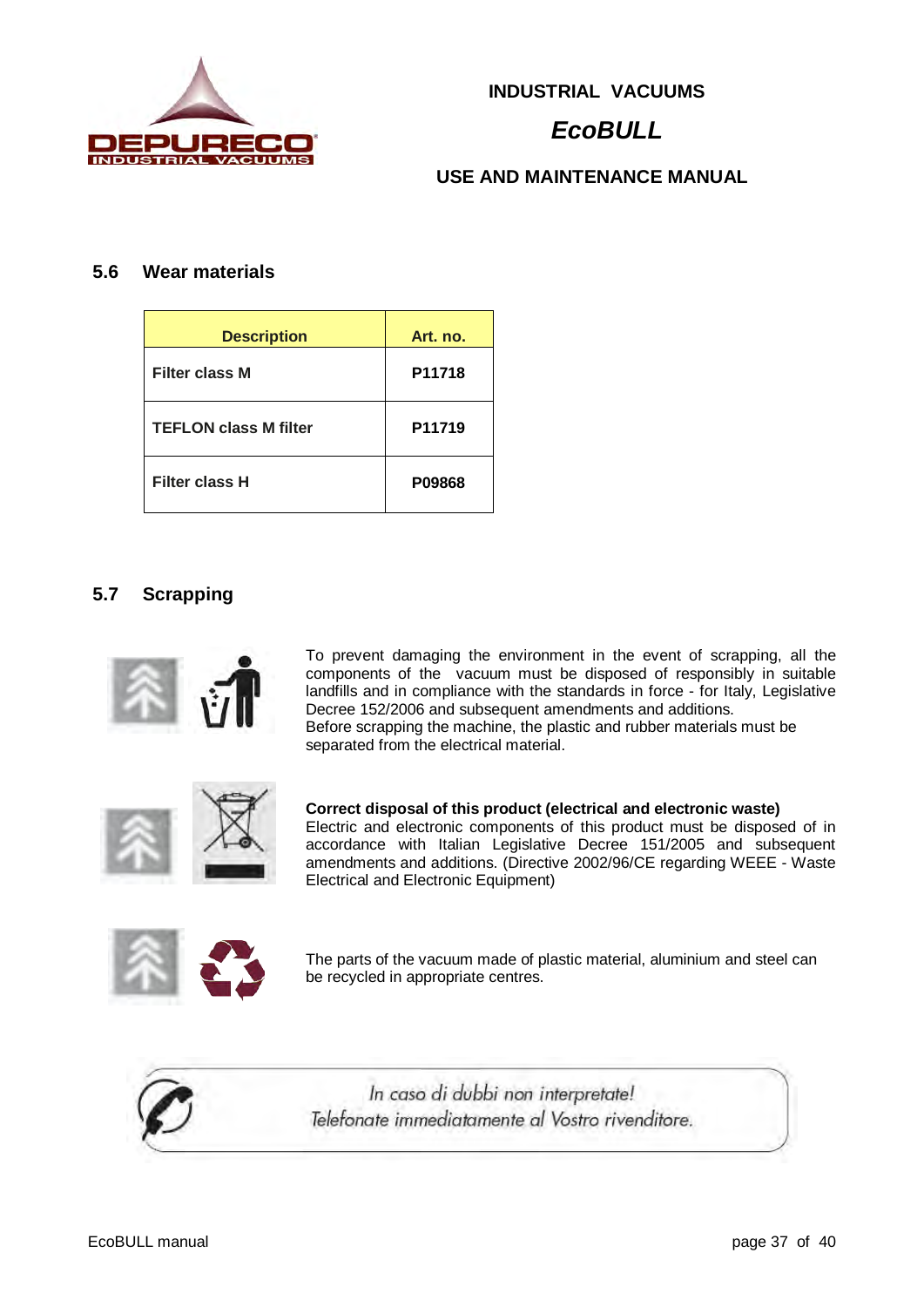

# *EcoBULL*

**USE AND MAINTENANCE MANUAL**

# **WARRANTY**

To benefit from the warranty, copy this form, fill it all in, possibly in block capital letters and fax it to the manufacturer at the following number **0 1 1 . 9 8 5 9 3 2 6 or DEPURECO@DEPURECO.com**

| VACUUM / COMPONENTS | Model         |  |
|---------------------|---------------|--|
|                     | Serial Number |  |

Delivery date: i i i i i i i i i i i i i i i Expiry date: i i i ... i i i Company:……………………………………………………………………………… Address: ………………………….……………………………… No:…………..………… Postal Code: …………… City:………………..……...………………………………….. Activity sector:………………....………………………………………………….….. Tel.:……………………………………………………………………………………. Manager:........……………………………………………………………………….…. Notes:…....................…………………………………………………………………… …………………………………………………………………………………………..

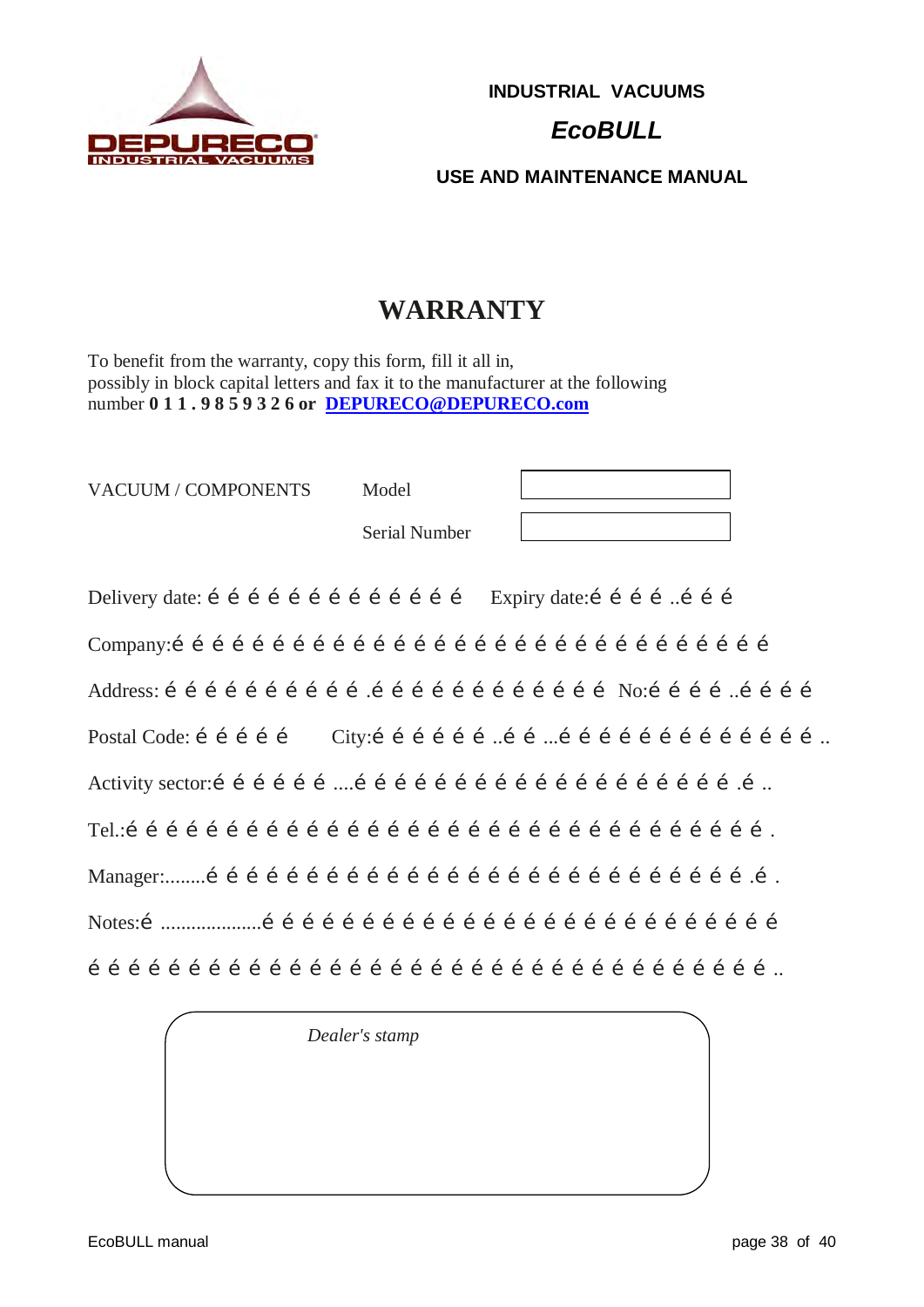

# *EcoBULL*

**USE AND MAINTENANCE MANUAL**

# **MAINTENANCE LOG**

**INTERVENTION 1** Date

Technical Assistance

Type of intervention

 *Signature*

### **INTERVENTION 2** Date

Technical Assistance

Type of intervention

*Signature*